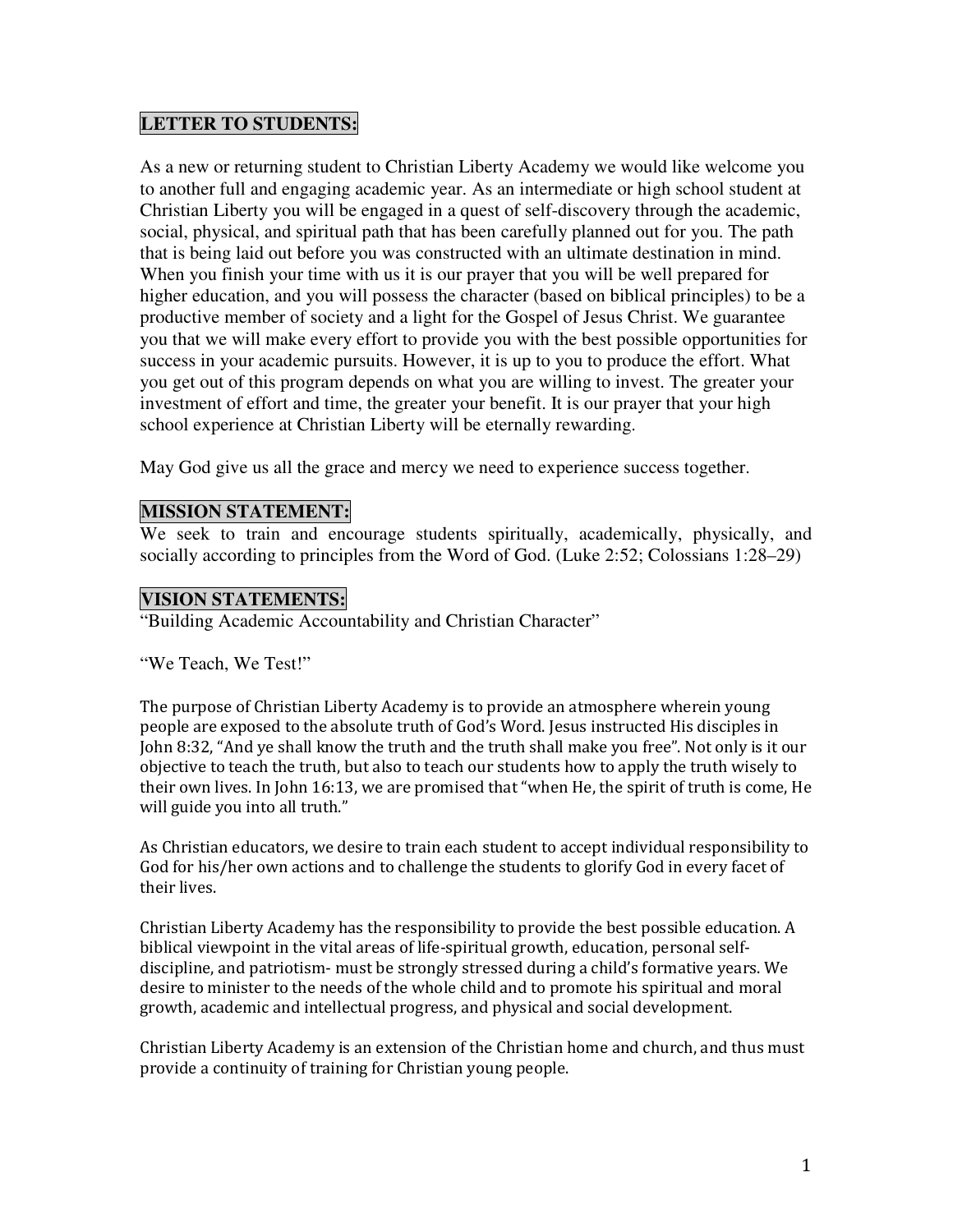#### COMMITMENT:

Christian Liberty Academy is dedicated to providing quality Bible-based instructions, encouraging personal development, promoting Godly living, and preparing students for future endeavors. We strive to provide precise, prompt, and courteous services to students, to parents, to one another, and to the community.

Christian Liberty Academy is dedicated to the pursuit of excellence in its service to the students and their families. Because of this dedication, Christian Liberty Academy is engaged in an ongoing evaluation process to determine the adequacy and success of the academic and extra-curricular programs. That process includes, but is not limited to, Accreditation with the Western Association of Schools and Colleges and the Hawaiian Association of Independent schools, yearly evaluations by parents, students and faculty, biennial surveys of recent alumni currently attending college, and a monitoring of current trends in the education community.

#### **GRADUATION REQUIREMENTS:**

Required credits for all graduates of Christian Liberty Academy:

| English / Literature          | 4 credits     | Guidance                    | 1 credit             |
|-------------------------------|---------------|-----------------------------|----------------------|
| Math                          | 4 credits     | Health                      | $\frac{1}{2}$ credit |
| Science                       | 4 credits     | <b>EC Historical Survey</b> | $\frac{1}{2}$ credit |
| <b>Social Studies</b>         | 4 credits     |                             |                      |
| <b>Bible</b>                  | 2 credits     |                             |                      |
| Foreign Language              | 2 credits     |                             |                      |
| <b>Vocational / Electives</b> | $3.5$ credits |                             |                      |
| <b>Physical Education</b>     | credit        |                             |                      |

**Credits**

A student will need to receive at least 25 high school credits to receive a diploma.

#### **Testing**

Standardized Achievement Tests are given in 2<sup>nd</sup>, 4<sup>th</sup>, 6<sup>th</sup> and 8<sup>th</sup> grade. 10<sup>th</sup> graders are required to take the **PSAT** in the spring of each year. These tests are administered on campus.

The taking of the **SAT /ACT** is a graduation requirement. A student can take the **SAT / ACT** either junior or senior year. A student does not have to take the **SAT / ACT** a second time if the student has been accepted into a college or enlisted in the military. The cost of the SAT/ACT is the responsibility of the student and his/her family.

The **ASVAB** test will be given in the fall of each year for all 11<sup>th</sup> graders. The ASVAB test is an aptitude test to help a student determine their areas of strength and weakness. This test is useful in identifying potential career fields.

**Exit Exams** are given in every Math Course at every grade level.

#### **Community Service:**

A senior must have completed 20 documented hours of Community Service before graduation.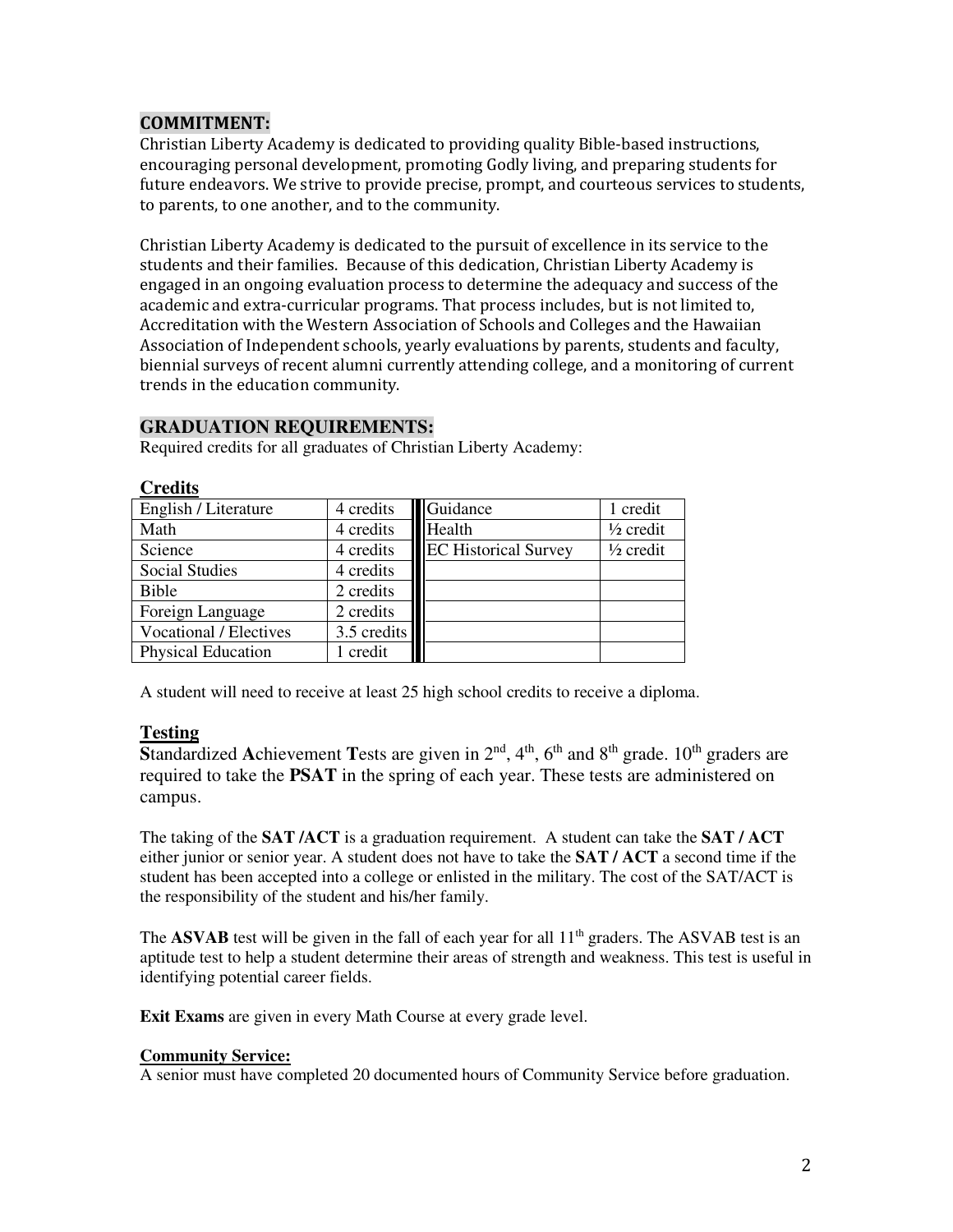#### **Senior Projects:**

The Senior Project is a year-long, student-designed project that focuses on a specific topic selected by the student. All project designs must be approved by an advising teacher before significant work can begin. The Senior Project is introduced during fourth quarter of junior year to allow for students to begin working on their project during the summer. Projects must be completed by the due date the following April. Each project will fall within a general category (STEM, or Society, Arts, and Culture) and must involve the help of a community mentor, documented community service or field hours, a visual and oral presentation, and a written report explaining the details of the project. Each project must attempt to create a unique solution to a community issue, advocate positive change for a local or global problem, or demonstrate the student's role in helping to better society or their community. Every student will maintain a project binder that documents their progress throughout their project. Binders are monitored by an advising teacher and guidance counselor. Completion of the project binder is required. A limited amount of planning time will be given during first semester in Guidance 12 class. Completion checklists and rubrics are supplied. Students will receive a final pass/fail grade that is incorporated into both their grades for both English and Guidance 12.

#### **College Acceptance / Scholarship Applications:**

As a part of the senior guidance curriculum, seniors are required to complete four college applications and ten scholarship applications before graduation. Seniors must also receive a letter of acceptance from an institution of higher learning or an acceptance letter to the U.S. Military before graduation day.

#### **ACADEMIC POLICIES:**

#### **Advanced Placement in Mathematics:**

In special cases a student may request to advance ahead in math if the following requirements are met.

- Student's parents give written consent for their child to be advanced after being informed of the steps and procedures for the year and the years to come.
- Student displays a high level of competency in the level of math the student is trying to skip.
- Student passes all Exit Exams and Final Exams for the math level the student is trying to skip with a 70% or higher.
- Student obtains two letters of recommendation from two faculty stating the student is highly motivated and capable of advancing.

#### **Career and Life Skill Training for CLA 11th & 12th Graders**

**Purpose:** To give students a chance to get a head start on college level credits while still attending high school. To provide an opportunity for students to be introduced to a desired career choice and to help them to determine their level of interest before choosing a specific college major.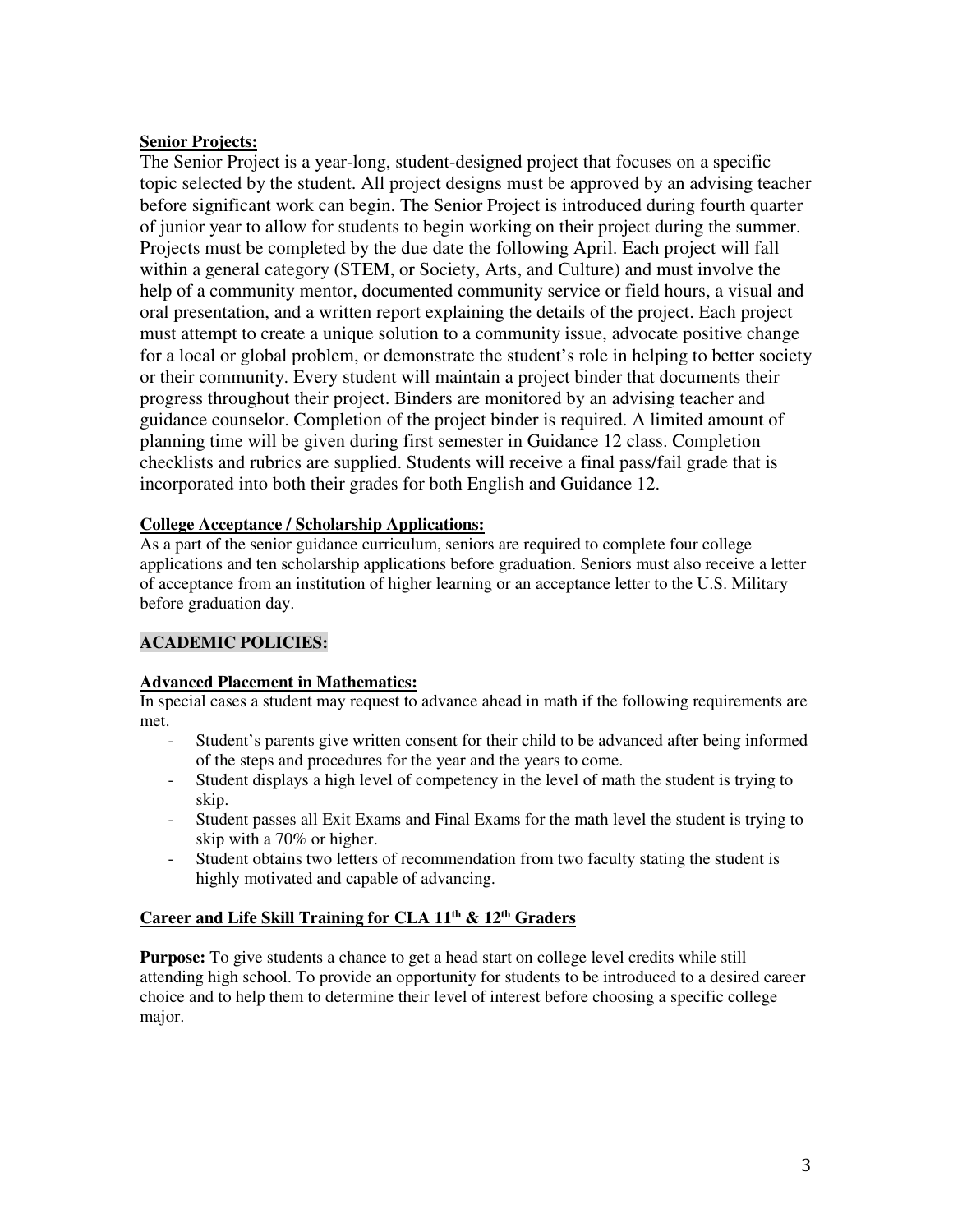#### **Requirements:**

- Must be a current  $11<sup>th</sup>$  or  $12<sup>th</sup>$  grader at Christian Liberty Academy.
- Must have an average grade of 90% or higher.
- Class will be taken in the Library/Computer Lab during the student's TA Hour.
- May only take one of the listed classes below.
- Must start class once school begins in August and class must be completed by the beginning of exams in May of the current academic year.
- May only take one online class per academic year.
- The cost of the high school credit will be covered in the student's regular tuition. Student and parents will be responsible for the fee to cover the college credits and transcript. (Additional \$250.00)
- If a student drops the class after starting, or does not complete the class, the student will be responsible to refund CLA the cost of the online class.

#### **Class Size:**

For Christian Liberty Academy, the goal of the administration is to maintain all core academic class sizes in  $6<sup>th</sup>$ -12<sup>th</sup> grade at 20 students or below. Our desired student to teacher ratio is 15 to 1.

#### **Grading Scale:**

 $100-90 = A$  $89-80 = B$  $79-70 = C$  $69-60 = D$ 59 and below  $=$  F

Percentages that end in 7, 8, or  $9 =$  "+" Percentages that end in 0, 1, or  $2 =$  "-"

All grades are recorded as percentages on Progress Reports, Quarter and Semester Reports and Permanent Records. This will aid in the accuracy of class standing and GPA.

#### **Curriculum**

#### **The intermediate curriculum shall consist of:**

**6 th grade**  Science – The Physical World Bible World Civilizations **Physical Education** Math Speech Grammar 6 Performing Arts

#### **7 th grade**

Life Science Bible Ancient World History Physical Education Literature

Literature Study Skills / Keyboarding

Basic Math Ancient Hawaiian History Performing Arts / Speech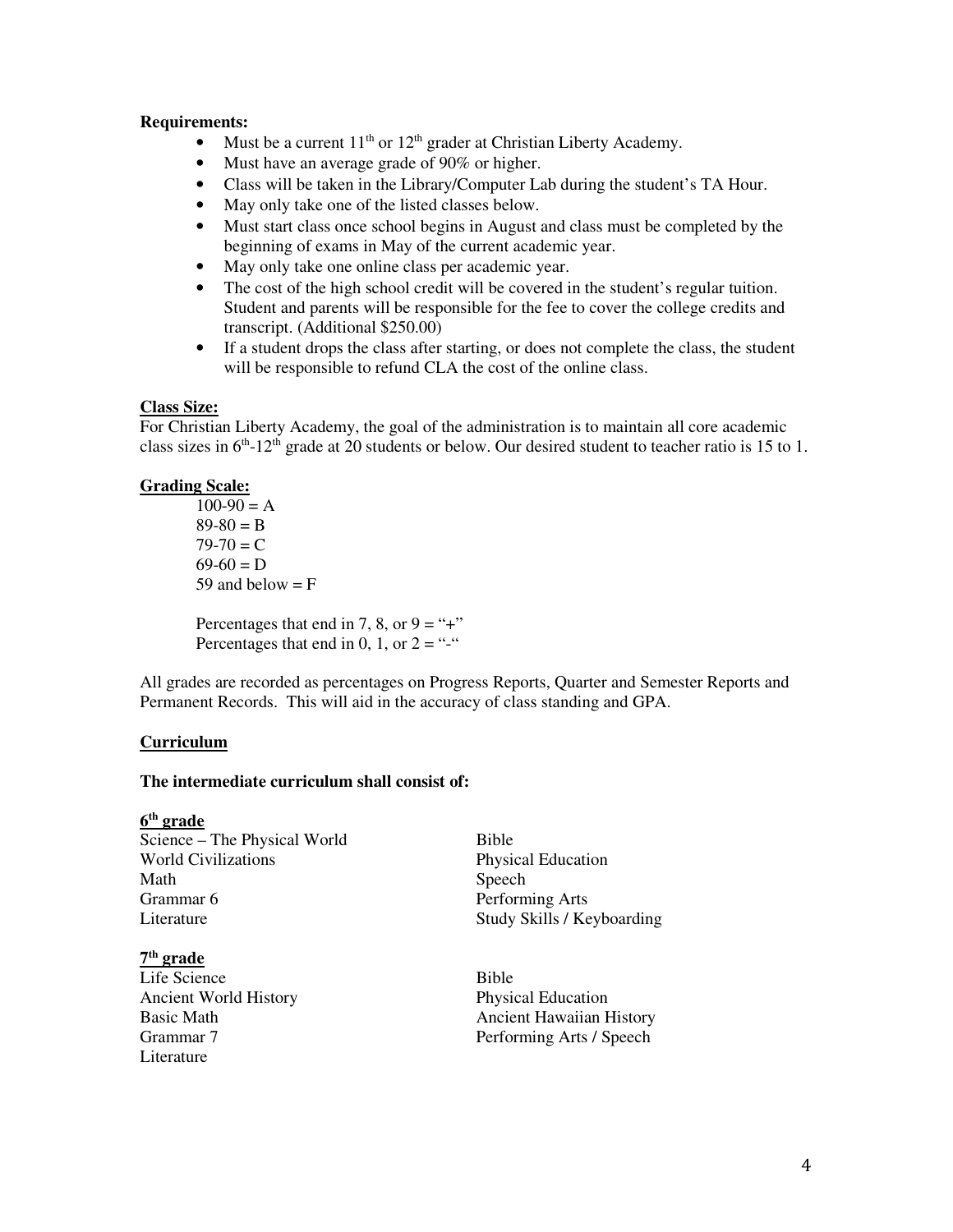**8 th grade**  Earth Science Bible Early American History Physical Education<br>Pre-Algebra 100 Journalism Pre-Algebra Grammar 8 Health Literature

A student in grades  $7<sup>th</sup>$ -8<sup>th</sup> will be required to repeat his or her grade if that child receives one of the following:

An "F" for a semester average in any two academic subjects One "F" and two "D's" for a semester average in academic subjects Four or more "D's" for a semester average in academic subjects

#### **The secondary curriculum (9th-12th grade) shall consist of:**

| Mathematics      | English                   | Science                      | Social Studies    |
|------------------|---------------------------|------------------------------|-------------------|
| Algebra          | English I-IV              | <b>Physical Science</b>      | Geography         |
| Geometry         | <b>Ancient Literature</b> | <b>Biology</b>               | Modern World      |
| Algebra II       | Modern Literature         | Chemistry                    | U.S. History      |
| Personal Finance | World Literature          | Physics                      | Government        |
| Pre-Calculus     | American Literature       | <b>Botany</b>                | Mod. Haw. History |
| AP Calculus (AB) |                           | <b>Environmental Science</b> |                   |
|                  |                           | <b>Conceptual Physics</b>    |                   |

#### **Other Classes:**

Bible I-IV Introduction to Education 9<sup>th</sup> & 10<sup>th</sup> Physical Education  $11<sup>th</sup>$  &  $12<sup>th</sup>$  Guidance Foreign Language Lab – Rosetta Stone – Japanese I & II, French I & II, Spanish I & II,

#### **Vocational Classes:**

Students sign up for vocational classes during the Open House at the beginning of each school year. Vocational classes are only for grades  $10<sup>th</sup>$ -12<sup>th</sup>. The 9<sup>th</sup> grade will take one semester of Health and Fitness and one semester of Intro to Agriculture.

These vocational classes are offered the last hour of the day on Monday, Tuesday, and Friday:

Nutrition Journalism Health & Fitness Productions Office Administration Intro to Agriculture and Landscaping

Any student who receives a semester average of less than 65% in any academic subject will not receive the semester credit. The credit may be made up in summer school, or it becomes the responsibility of the student to find an accredited correspondence or on-line program to make up the credit.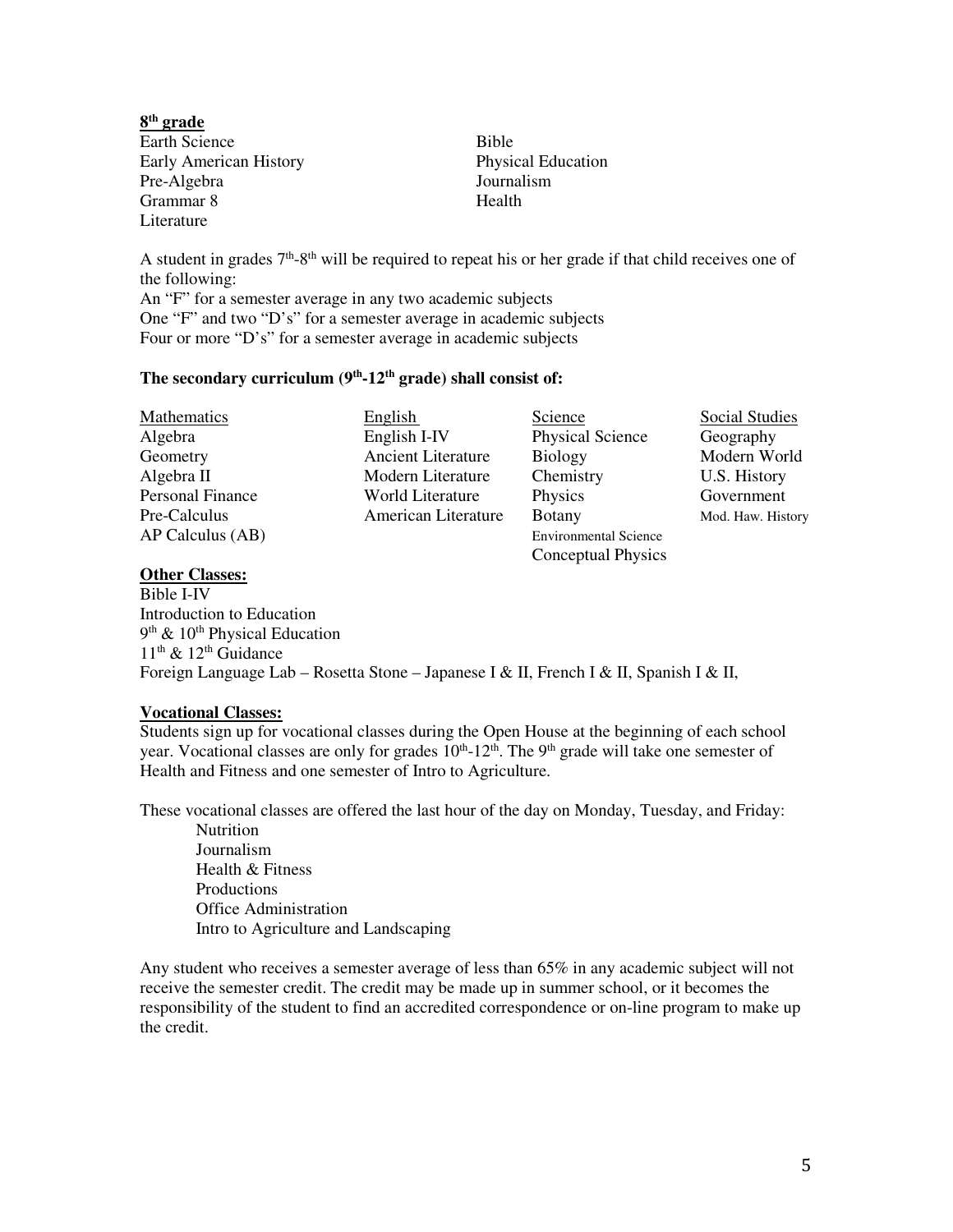#### **Reporting Grades (Report Cards, Mid-Quarter Progress Reports, Low-Achievement Reports)**

Report cards are sent out to the parents every nine weeks. Progress reports are sent out at the middle of each quarter. Low-achievement reports are used to notify parents that their child is below a 70% (C-) in any class at any time during the quarter. Low-achievement reports are sent out after grade checks every two and a half weeks. A low-achievement report will inform the parents of the grade, why the grade is low and what the student can do to improve the grade. Teachers are required to communicate the grade to the parent in writing. All classes utilize the online gradebook, Engrade. Parents and students will have online access to Engrade for each subject.

#### **Honor Roll**

Honor Roll is based upon the student's grade point average (GPA). GPA is calculated each quarter, and those students receiving all As are named to the Principal's List. Those receiving an A average (90% or higher) are named to the Honor Roll. The Honor Roll and Principal's list will be published in the Friday letter at the end of each quarter.

#### **Class Preparation**

A student should come to each class period with all the necessary items that may be needed during that class period. If the student forgets a book they may rent a textbook from the teacher for \$0.25 for that class period. A student who consistently comes to class unprepared can be written up for "lax attitude" towards academics.

#### **Homework**

The purpose of homework is to strengthen classroom taught subjects by practice and drill. Research for different projects is done as homework assignments. Parents are asked to insure that students do homework assignments. These assignments are expected to be turned in promptly, and parents will be notified if a student is delinquent in this matter. Failure to do homework will affect the grade of the student.

#### **Make-up work**

When a student has an excused absence he will be allowed equal time to the number of days absent to make up work. The student should check with each of his teachers to determine when the work will be due. If the absence is unexcused, the student may receive a "0" for all work missed. Make-up work during times of cuts should be turned in the first day a student returns.

#### **COURSE DESCRIPTIONS:**

#### **ENGLISH / LANGUAGE ARTS**

#### **Mission Statement for Teaching English / Literature**

We teach language arts (English / grammar, literature, writing and vocabulary / spelling) so that our students can effectively communicate the good news of God's salvation plan (Matthew 29:19-20). Our God is a God of order. Proficient skills and the ability to communicate effectively help to create order as they learn to transfer ideas information.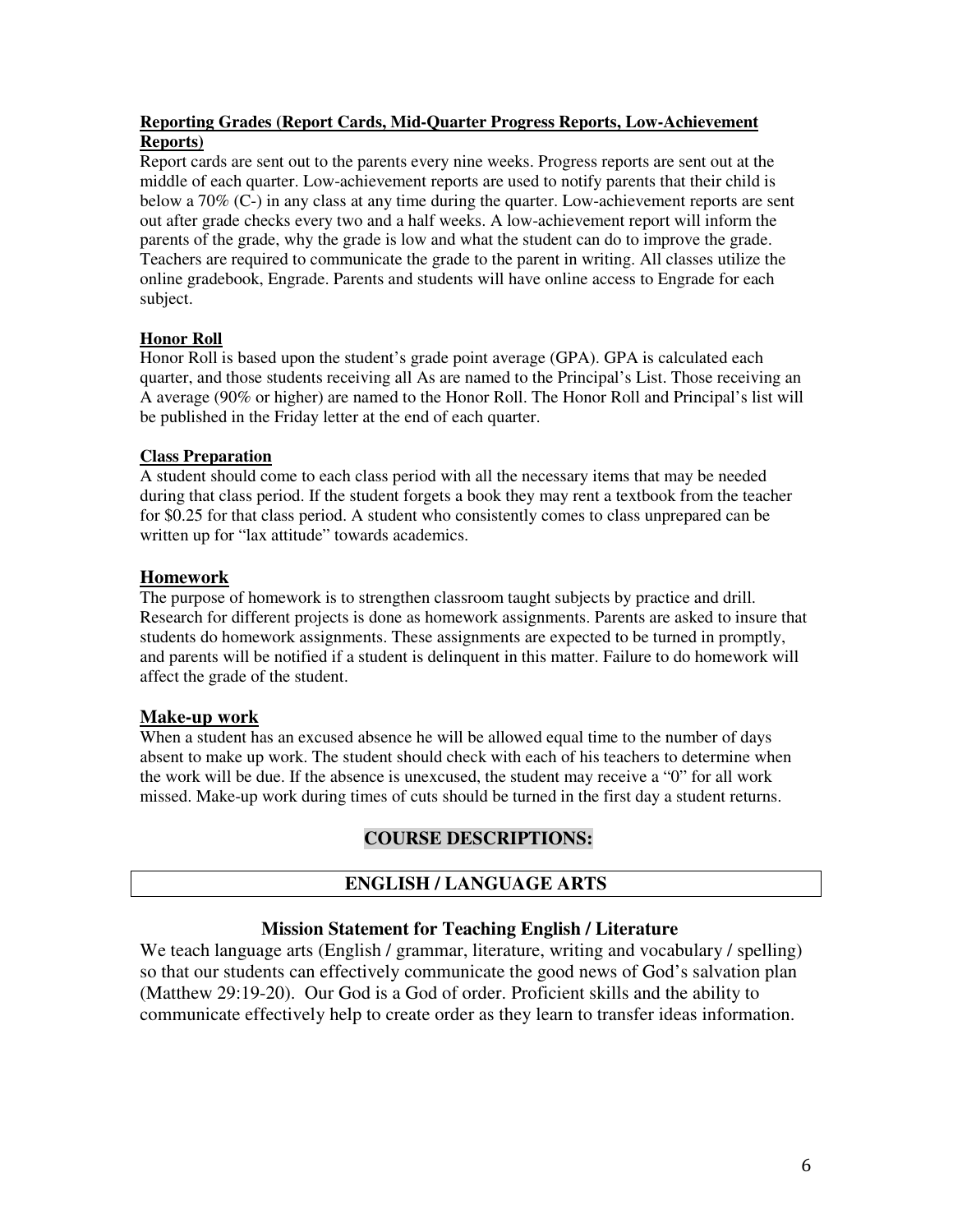# **Pre K3 - Language Arts / Reading Readiness:**

The Pre K3 lessons consist of letter recognition, phonics (short vowel and hard consonants), and alphabet sequence. Students are also introduced to the concept of putting sounds together to form words. The students learn how to write their name and how to write the alphabet. Students are exposed to literature on a daily basis. Students are read to daily, and students are given time to read on their own. To help instill a love for reading, there is an enticing reading center. Books are read in a way that they come alive for the students, and fun activities are planned centered around reading. Teachers and students discuss books that they have read, ideas in the books, events in the books, what do the students think will happen, and what might have happened if an event in the book was changed. Students see their words written down as stories on pictures that they have drawn, charts the class makes as a group, and cards or letters written to take home.

# **Pre K4 - Language Arts / Reading Readiness**

The Pre K4 lessons consist of letter recognition, phonics (short vowel and hard consonants), alphabet sequence, and reading of three letter words. Students learn how to write the alphabet, their own name, and copy words from the board. The student is exposed to a wide variety of literature on a daily basis, to foster a love for books and the Bible. Group time is used to discuss books, share ideas, play with rhymes and songs, and sequence events in a story. Students learn to associate their language with words as the teacher writes down what the child says about their art or lists responses to a class question on the board.

## **Kindergarten - Language Arts**

The Kindergarten lessons consist of phonics, reading and writing. Students learn to identify letter names, produce letter sounds, blend sounds together, read 3 and 4 letter words, and read and write simple sentences. Literature includes engaging themes and interesting stories that involve listening and reading comprehension. Books used are BJU Press, *Kindergarten Beginnings with Phonics for K5* and the ABEKA blend book for blending sounds together.

## **First Grade - Language Arts**

The 1st grade language arts course is taught from the BJU Press book, *Phonics & English Curriculum*. The goal of this curriculum is to promote comprehension-centered word recognition, emphasize phonics as the key to word recognition, and develop comprehension-centered listening and reading skills. It also sets forth writing skills in a natural progression, gradually employing a five step writing process which involves planning, writing, revising, simple proofreading and publishing in various formats. Spelling 1 is also taught as part of the language arts course. Spelling 1 focuses on reliable spelling and structural patterns, and emphasizes teaching students to apply efficient study practices. The 1st grade language arts course also includes the ABEKA book, *Phonics, Letters and Sounds1*. Phonics is approached as a tool for teaching reading. The students will learn 132 special sounds that will help with decoding difficult words. The goal of another book used, *Handwriting 1*, is communication. Good handwriting is an essential skill for students to be able to express themselves in writing. Students will learn to write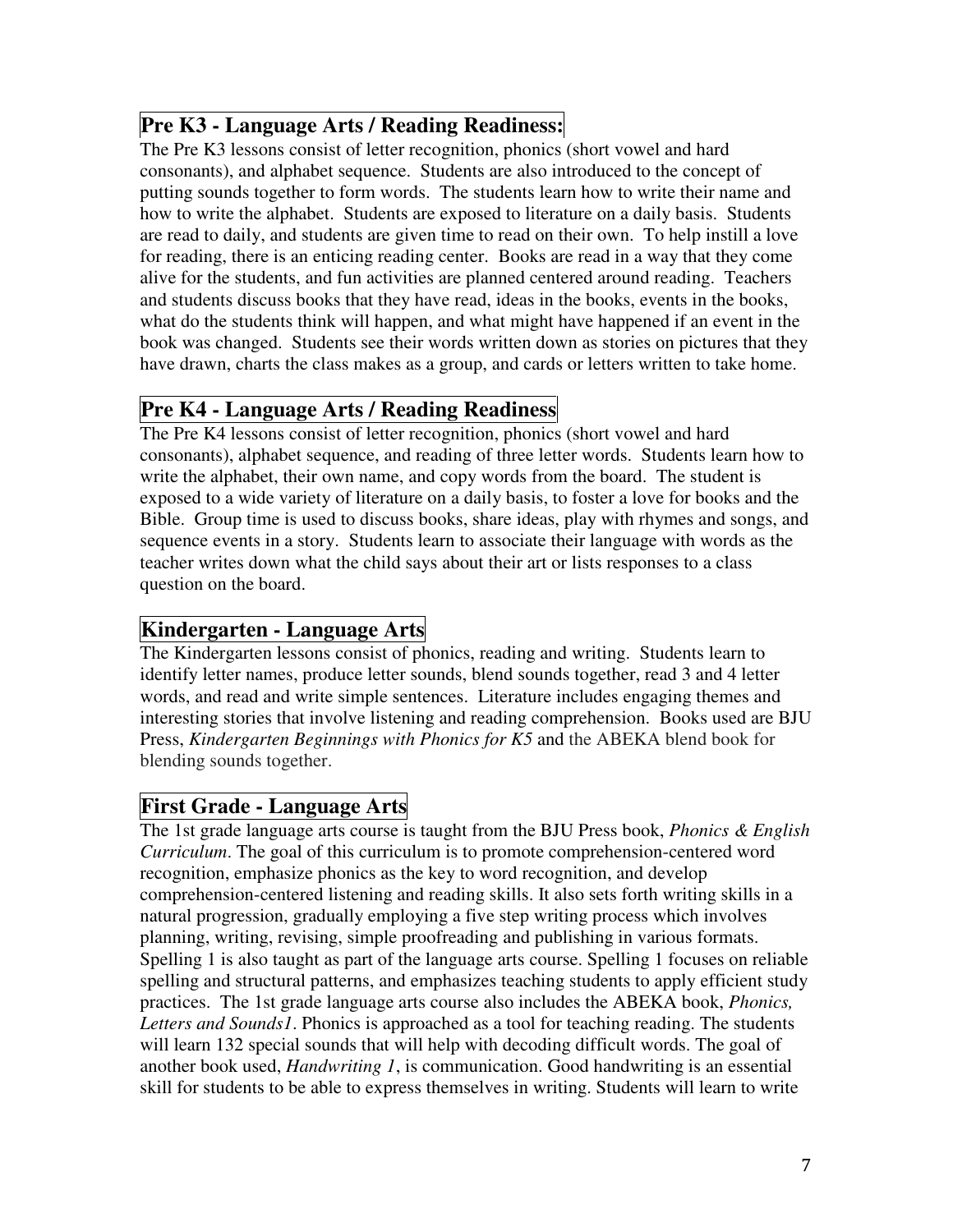the pre-cursive alphabet letters and numbers, develop good posture, correct paper position, and proper tension-free pencil hold, with the goal of writing neatly and legibly.

# **Second Grade - Language Arts**

#### **Reading:**

Second graders read two basal readers, *If Skies Be Blue* and *When the Sun Rides High* and two chapter books, *Pulling Together* and *The Treasure of Pelican Cove* throughout the year. We work on fluidity, comprehension, and phonics to produce confident, eager, readers who continue to read all their lives. (BJU Press)

#### **Phonics:**

Second graders learn 120 phonics sounds and rules to applying them to their reading and spelling. (ABEKA Book)

#### **Vocabulary:**

Second graders learn 750-850 new words each year. They learn accuracy, fluidity, recognition, definitions, spelling rules, and phonics sound patterns. (Reading Keys)

#### **Spelling:**

Second graders learn to spell 576 words with phonics sounds and spelling rules. They also work on vocabulary, proofreading, dictionary skills and writing activities. (BJU Press)

#### **English:**

Second graders learn to write in complete sentences. In grammar they learn about sentences, nouns, verbs, adjectives, and study and reference skills. They write 6-8 papers on various subjects; including personal stories, instructional stories, poetry, book reports, a friendly letter, a make-believe story, a descriptive story, and a research report. (BJU Press)

#### **Journal:**

Second graders write a journal entry daily. They start the year with 3 sentences and end the year with 6 or more sentences.

## **Third Grade - Language Arts**

The third grade Language Arts course consists of a thorough examination of Writing and Grammar, Spelling, and Reading. Textbooks for the Language Arts program are from BJU Press, *Spelling 3* and *English 3*. The writing portion focuses on the writing process, and students will write game instructions, a friendly letter, a persuasive essay, a short story, a book report, a sound poem, a research report, and a compare/contrast essay. The grammar lessons focus on proper sentence structure, fragmented sentences, compound sentences, and run on sentences. We also study nouns, verbs, predicates, and the proper use of capitalization and abbreviations. Spelling is taught through interactive lessons with the teacher, focusing on correct spelling patterns as well as reviewing phonics and long vowel spelling rules. In the 3rd grade classroom, chapter books are used to teach reading comprehension. The strategies that are focused on are: where is the setting, who are the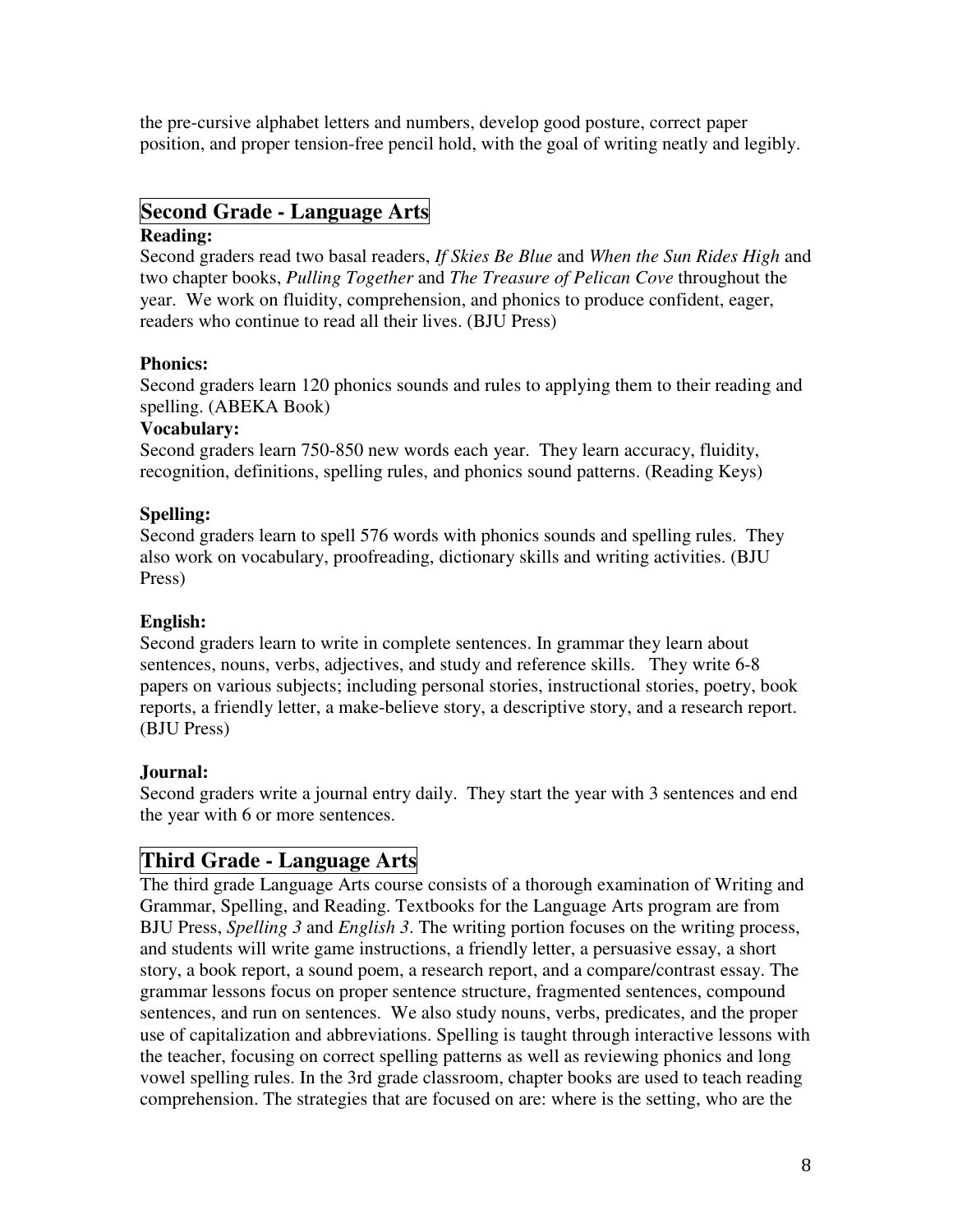main characters, what is the main idea, how to create a summary, and learning new vocabulary. The chapter books used are: *The Case of the Dognapped Cat*, by Milly Howard; *Mr. Popper's Penguins*, by Richard and Florence Atwater; *Escape*, by Mona Dunckel; *Charlotte's Web*, by E.B White; *Jenny Wren*, by Dawn L. Watkins; *Peanut Butter Friends in a Chop Suey World*, by Deb Brammer; and *These Are My People: A biography of Gladys Aylward*, by Mildred T. Howard .

## **Fourth Grade - Language Arts**

The fourth grade Language Arts course consists of a thorough examination of Writing and Grammar, Spelling, and Reading. The writing portion focuses on personal narratives, friendly and business letters, comparing and contrasting, book reviews, a research paper and poetry writing. The grammar lessons focus on sentences (types, subject/predicates, compound, diagraming prepositions, clauses), nouns, verbs (regular, helping, linking, irregular), pronouns, adjectives and adverbs. Spelling is taught through interactive lessons, and the teacher guides the instruction of spelling patterns and rules, activities using words in context, proofreading and writing activities. (Bob Jones Press) In the fourth grade classroom chapter books of different types of genre are used to teach reading comprehension strategies. The strategies that are focused on are: Main Idea and Detail, Compare and Contrast, Sequencing, Questioning, Inferring, Predicting, Summarizing, Cause and Effect, Making Connections and Theme.

### **Fifth Grade - Language Arts**

The fifth grade Language Arts course consists of a thorough examination of Writing, Grammar, Spelling, and Reading. The textbooks used for the fifth grade are from BJU Press and include: *Spelling 5* and *English 5*. The writing portion focuses on using the writing process to create a compare and contrast essay, a personal narrative, a research report, a book review, a diamante and sense poem, a persuasive business letter, a play, and imaginative instructions. The grammar lessons focus on sentences (sentences and fragments, simple and compound subjects and predicates, prepositions), nouns (common and proper, singular and plural), verbs (action and linking, main and helping), pronouns (singular and plural, subject and object, possessive and reflexive), and adjectives and adverbs. Spelling is taught through interactive lessons. The teacher guides the instruction of spelling patterns and rules, and promotes deeper understanding through activities that include using words in context, proofreading and writing. In the fifth grade, chapter books are used to teach reading comprehension strategies. The strategies that are focused on are: Literary Elements, Compare and Contrast, Cause and Effect, Questioning, Inferring, Predicting, Summarizing, Paraphrasing, and Making Connections. The chapter books used are: *The BFG, Holes, Hidden, The Hatchet,* and *Percy Jackson: The Lightning Thief.*

## **Sixth Grade - English/Literature - Intermediate**

The sixth grade English/Literature course focuses on advanced grammar and writing skills as well as advanced reading comprehension. Grammar focuses on the foundational parts of speech: nouns, verbs, adjectives, adverbs and prepositions, and sentence patterns. Writing assignments include a personal narrative, book reports, a newspaper report, a historical fiction short story and several poems. Spelling lists come from the BJU Press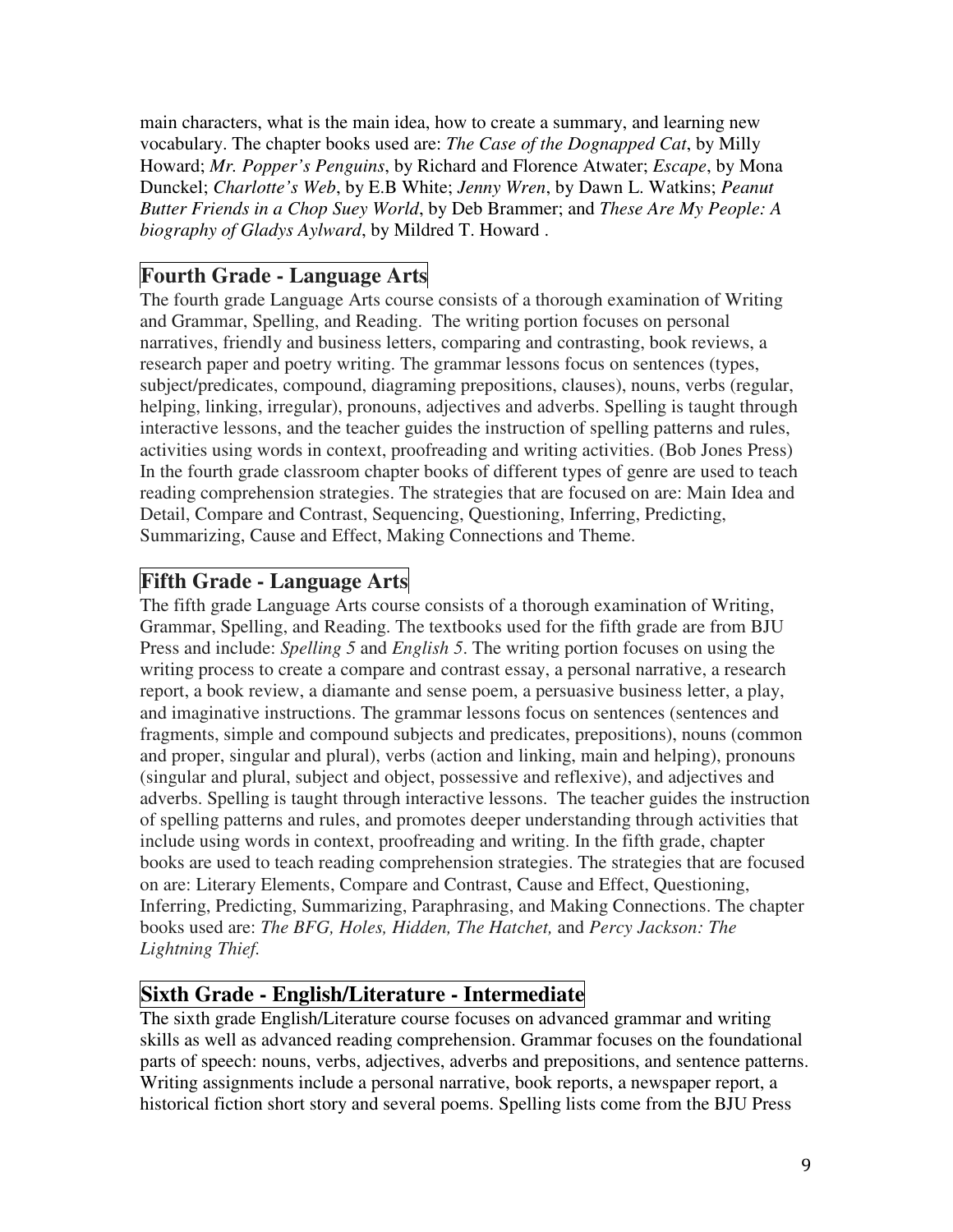book, *Spelling 6*. Vocabulary lists (24 lists) are used to help students with reading fluency and comprehension. Reading assignments include selections from *As Full as the World,*  which teaches comprehension and author's point-of-view and purpose. Textbooks used are: *Writing and Grammar 6* (BJU Press), *Reading 6: As Full as the World* (BJU Press), and *Vocabulary and Poetry* (ABEKA books). Students will also be reading *Swiss Family Robinson* as their class novel.

## **Seventh Grade - English/Literature - Intermediate**

The seventh grade English/Literature course focuses on advancing grammar and writing skills as well as reading comprehension. Grammar focuses on the foundational parts of speech: nouns, verbs, adjectives, adverbs and prepositions; sentence patterns and elements: types of sentences, prepositions, conjunctions, interjections and subjects & predicates. Spelling and vocabulary lists (360 words) are used to help students with reading fluency and comprehension. Words have been compiled from the literature book, novels and SAT prep resources. Reading assignments include selections from *Explorations in Literature* which examine themes ranging from courage to generosity to family and friends. Textbooks used are 7th Grade *Writing and Grammar* (BJU Press) and *Reading 7: Explorations in Literature* (BJU Press). The seventh graders will be reading *The Giver* by Lois Lowry as their class novel.

### **Eighth Grade - English/Literature - Intermediate**

The eighth grade English/Literature course focuses on advancing grammar and writing skills as well as reading comprehension. Grammar focuses on the parts of speech: including nouns, verbs, adjectives, adverbs and prepositions; sentence patterns; elements including types of sentences, prepositions, conjunctions, and subjects & predicates; and verbal and clauses. Spelling and vocabulary lists (360 words) are used to help students with reading fluency and comprehension. Words have been compiled from the literature book, novels and SAT prep resources. Reading assignments include selections from *Excursions in Literature* that enable students to work through complicated and lengthy passages. Textbooks: *Writing and Grammar 8* (BJU Press), and *Reading 8: Excursions in Literature* (BJU Press). The eighth graders will read *Fahrenheit 451* by Ray Bradbury as their class novel.

#### **Ninth Grade - English/Literature – High School Credit:1.00 (2 semesters)**

This course will consist of a thorough exposure to different types of literature. The program is designed to promote and improve literacy and reading skills significantly. Grammar focuses on parts of speech, sentence patterns, phrases and punctuation with an emphasis on proof reading. Writing assignments include 3 point essays, book reports, an original poem book and an author research paper (their first real research paper- a sometimes painful process). Vocabulary lists (160 words per semester) are included in the course. Textbooks: *Themes in Literature* (ABEKA Books), *Writing and Grammar 9* (BJU Press). Novels include *To Kill a Mockingbird* and *The Diary of Anne Frank*.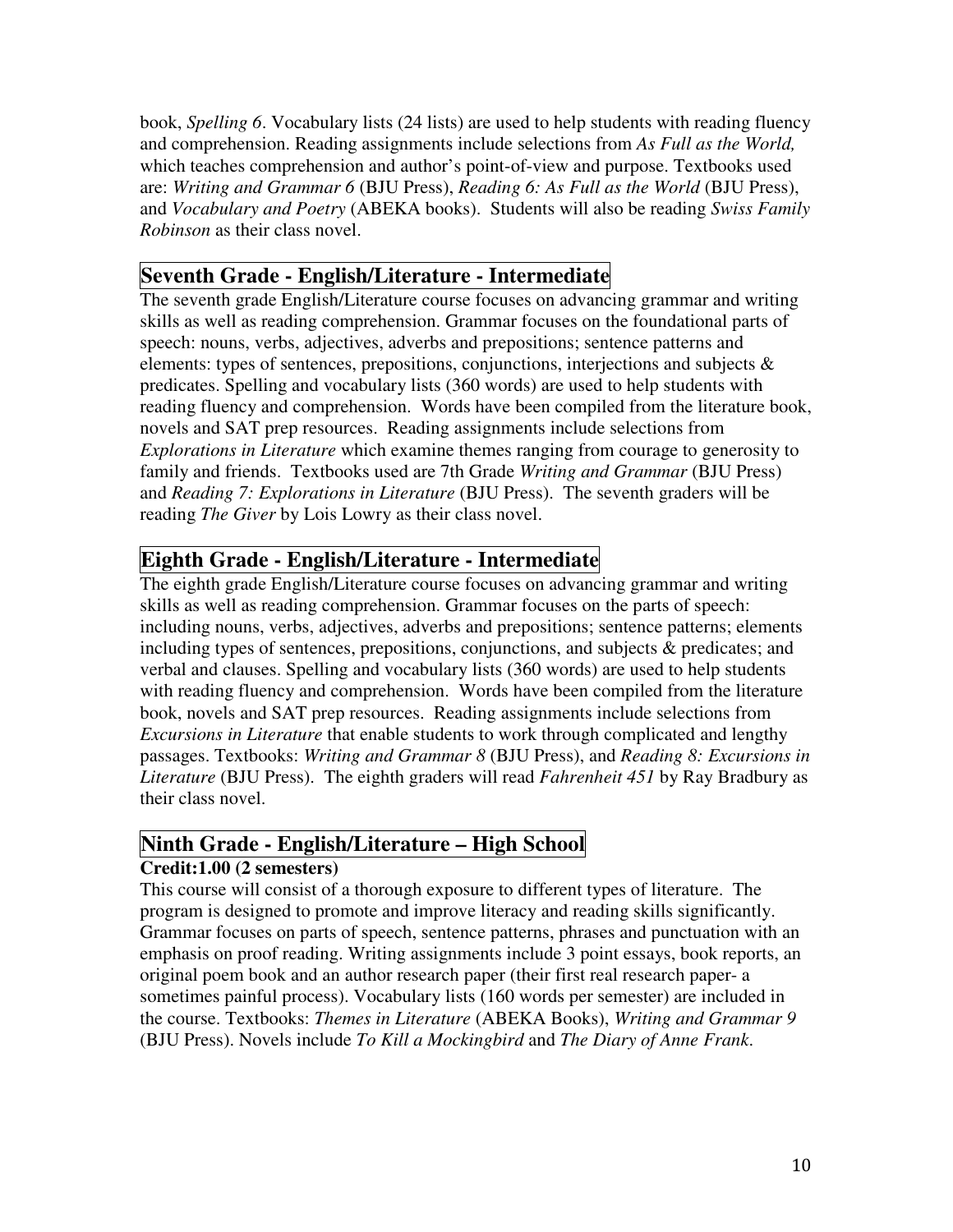## **Tenth Grade - English / Literature – High School**

#### **Credit: 1.00 (2 semesters)**

This course will consist of a thorough examination of different types of literature. The course is designed to promote extensive reading. Grammar focuses on parts of speech, sentence patterns, phrases (verbal and clauses), and punctuation. Writing assignments include 3 point essays, book reports, an original poem book, and an original short story dealing with the Civil War. Vocabulary lists (160 words per semester) are included in the course. Textbooks: *Writing and Grammar 10* (BJU Press), *Elements* Literature Book (BJU Press). Novels include *The Appearing* and *The Red Badge of Courage*.

# **Eleventh Grade - English / Literature – High School Credit: 1.00 (2 semesters)**

This course will consist of a thorough examination of American literature and authors. The course is planned to promote extensive reading with a focus on increasing speed and comprehension. Grammar includes parts of speech, sentence patterns, phrases (verbal and clauses) and punctuation. Writing assignments include various 3 point essays, proof reading, book reports, an original poem book and an author research paper on the American author of their choice. Vocabulary lists (160 words per semester) are included in the course. Textbooks: *American Literature for Christian Schools* (BJU Press), *Writing and Grammar 11* (BJUs Press). Novels include *Huckleberry Finn* and *Uncle Tom's Cabin*.

## **Twelfth Grade - English / Literature - High School**

#### **Credit: 1.00 (2 semesters)**

This course will consist of an introduction to the writings of British authors and a few non-American authors. Grammar focuses on the review of parts of speech, sentence patterns (verbal and clauses), and punctuation. Writing assignments include worldview essays, 3 point essays, book reports, an original poem book, and a non-American author research paper. Vocabulary lists (176 words per semester) are included in the course. Textbooks: *Writing and Grammar 12* (BJU Press), *British Literature for Christian Schools* (BJU Press). Novels include *The Scarlet Pimpernel* and *Pride and Prejudice.* 

#### **SOCIAL STUDIES & HISTORY**

#### **Mission Statement for Teaching History:**

We teach social studies so that a student will:

-Know the heritage of their people.

(Where did I come from?)

-Be aware of their geographical and cultural surroundings.

(Where is my place in this world?)

-Be aware of their civic responsibilities on the local, state, and federal level.

(What are my responsibilities to my heritage?)

-Be aware that God has a plan for this world and man has free will to make choices. (How do I fit into God's plan?)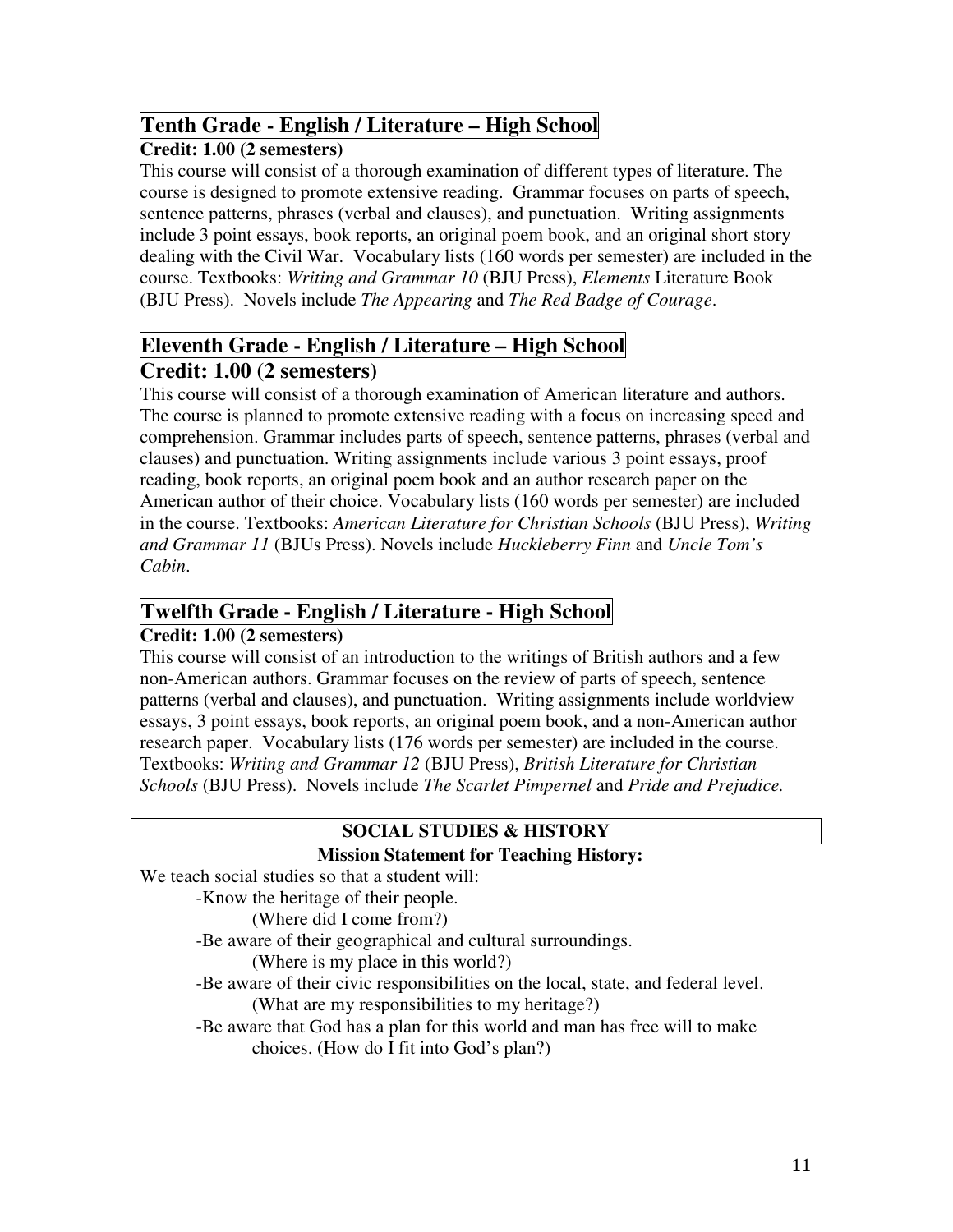# **Pre K3 & Pre K4 – Heritage Studies**

The preschool curriculum touches on various Heritage Studies topics throughout the year. The curriculum teaches the definition and recognition of a state, a country, and the world. It teaches identifying continents and oceans. The curriculum discusses world events along with national and state holidays. There is a unit on Hawaiian customs and the Hawaiian culture. There are also units on farms, careers, and transportation. The units and topics covered in Heritage Studies varies from year to year.

# **Kindergarten – Heritage Studies**

In Kindergarten, there is no curriculum devoted specifically for K5 History. However, the opportunity to teach history is purposefully introduced within the *Beginnings with Phonics K5* (BJU Press). This allows the teacher to reveal God as Creator of all things.

## **First Grade – Heritage Studies**

The goals of teaching Heritage Studies 1 are first to strengthen the student's knowledge of God and encourage their Christian growth. Secondly, the goals are for the students to develop an early interest in history, geography, citizenship, economics and culture by presenting a balanced overview of American heritage. The third goal is to promote an understanding and an ability to discern connections between events, and organize that information in chronological order.

## **Second Grade – Heritage Studies**

The Students learn how the earth was created and how the people were scattered around the world. They learn about community life and what makes up that community. They learn about the rights they have as citizens and about our government. They learn about the region and natural resource in the different regions on earth. They learn about how people came to America. They learn about the New England Colonies. They learn geography, land form, compass rose, seven continents, and four oceans.

## **Third Grade – Heritage Studies**

In third grade Heritage Studies, students will be taught from a Christian Worldview. Our third grade curriculum covers American History from the arrival of Columbus until the Presidency of Abraham Lincoln. A student can expect to utilize reading comprehension, map and vocabulary skills. Textbook: *Heritage Studies 3* (BJU Press).

## **Fourth Grade – Heritage Studies**

In fourth grade Heritage Studies, students will develop reasoning and a general understanding of study topics. The main focus of fourth grade Heritage Studies is to strengthen the student's knowledge of God and encourage Christian growth while developing an interest in history, geography, citizenship, economics, and culture. Students will be presented with a balanced overview of American heritage (American history, geography, citizenship, economics, and culture), which will promote an understanding of and an ability to discern connections between events, and organize history in chronological order. Textbook: *Heritage Studies 4 (BJU Press)*.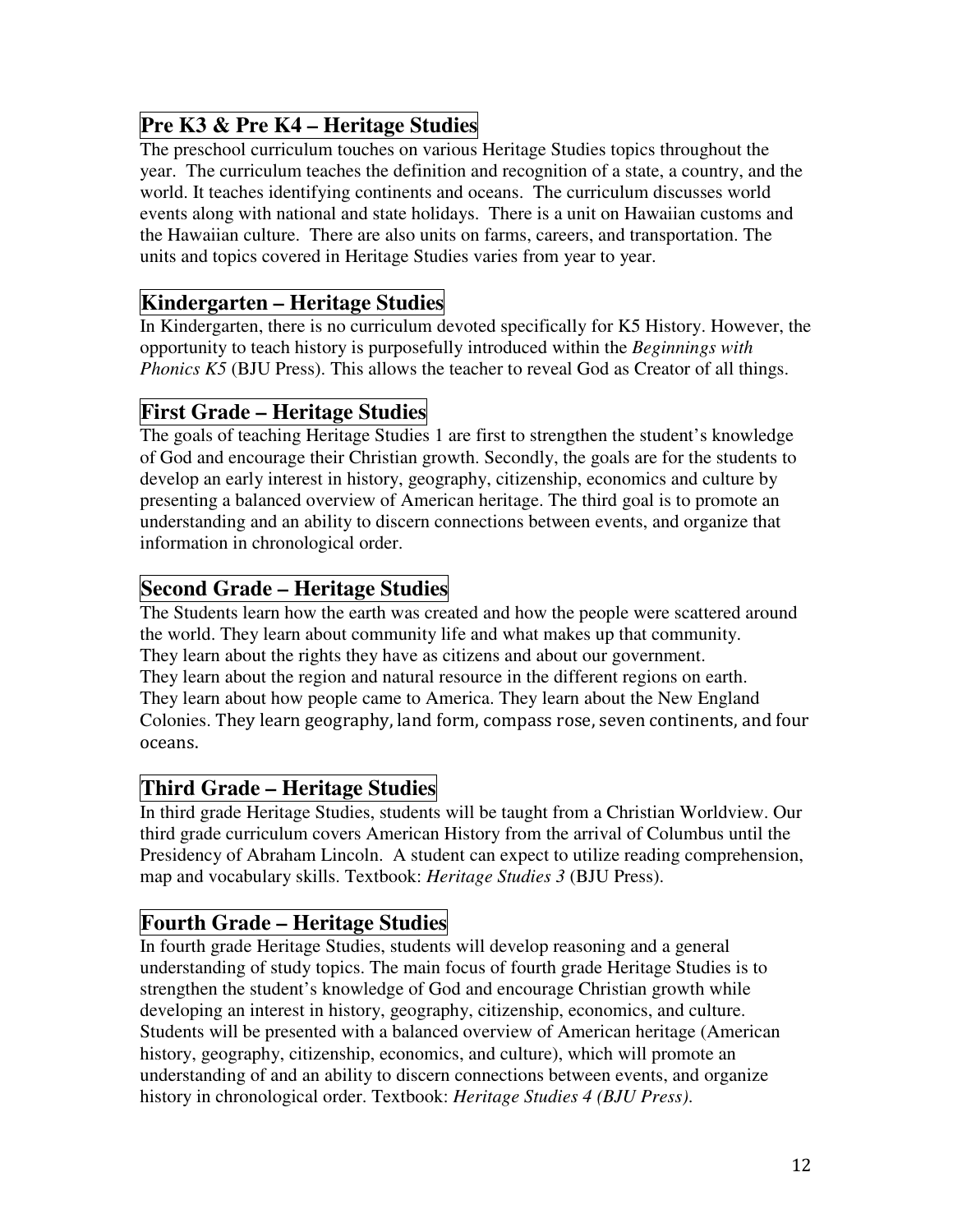# **Fifth Grade – Heritage Studies**

In fifth grade Heritage Studies, students will be presented with a balanced overview of American heritage and will be taught history, geography, government, economics, and cultural skills, while gaining knowledge of God and developing their Christian character. Students will be exposed to the study of America's past, the past countries of the world, the earth's surface and how it's used, the political systems used in other countries, and how people around the world use resources to meet their needs. Textbook: *Heritage Studies 5* (BJU Press).

### **Sixth Grade – Heritage Studies - Intermediate**

In sixth grade Heritage Studies, students will be presented with an overview of Ancient Empires. A student in this class will learn about the governmental, social and religious culture in the major Ancient empires from the early Mesopotamians to the Middle Age empires of Europe. Each chapter offers a comparison between the religion of that empire and Biblical Christianity. Other unique aspects of each empire are highlighted, such as archaeology, hieroglyphics, the impact of the physical environment on an empire and the role religion plays on society. The usual routine of our class includes individual reading, worksheets to emphasize points in that reading and class discussion to inspire critical thinking and further understanding of the reading.

### **Seventh Grade – Ancient Hawaiian - Intermediate**

The seventh grade Ancient Hawaiian course encompasses the history of the Hawaiian people from the first migration from the Marquesas to the over throw of Queen Liliuokalani by the Republic. This course includes not only the historical information of the time period (line of monarchy-Kamehameha I to Liliuokalani) but also their cultural and religious practices, and practical information on community life. We will study the mele and the hula, learn and interpret ancient Hawaiian chants, and practice storytelling. Fishing and agriculture as well as other day to day practices will also be studied.

## **Seventh Grade or Eighth Grade – World Civilizations - Intermediate**

The seventh or eighth grade World Civilizations course is an overview of World Civilization from Mesopotamia to the international climate in 2007. A student in this class will learn about the development of empires and influential countries. There is major focus on the rise and fall of nations, and how each empire interacted within its society and with the surrounding civilizations. Each chapter highlights major historical events and historical figures, with an emphasis on how current governmental, diplomatic and economic trends developed over centuries. The usual routine of our class includes individual reading, answering questions to emphasize points in the reading and class discussion to inspire critical thinking and further understanding of the reading.

## **Seventh Grade or Eighth Grade – American History - Intermediate**

The seventh or eighth grade American History course is an overview of American History from the introduction of the first explorers to North America to the Presidential Election in 2004. A student in this class will learn about the socioeconomic development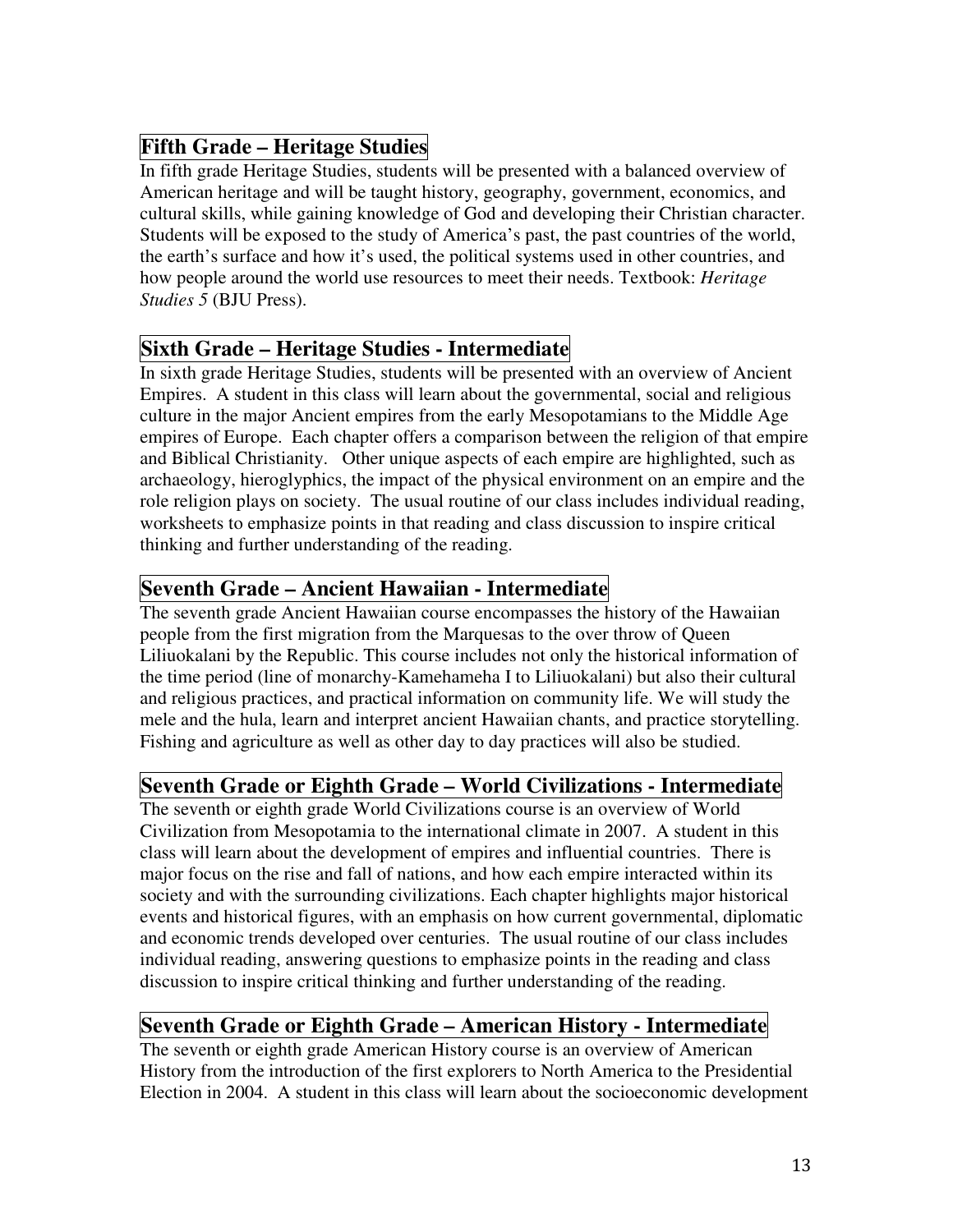of the different regions of the country based on location and immigration, the Revolutionary War, development of each State and their interaction in a Federal system, highlights of each Presidency and their influence on other nations, major wars and conflicts in different parts of the country, the impact of technology and the development of wider social right. The usual routine of our class includes individual reading, answering questions to emphasize points in the reading and class discussion to inspire critical thinking and further understanding of the reading.

# **Ninth Grade – Geography – High School**

#### **Credit: 0.5 (1 semester)**

The ninth grade Geography course covers a systematic approach to the study of geography. The student will learn the five basic elements in geography: location, place, relationship, movement, and regions. Instruction is given through daily PowerPoint presentations, frequent homework assignments covering regional worksheets, chapter tests as well as country and capital tests for every continent. The students will complete a semester project called the "Geography Island" where they must apply the principles of geography that they have learned in class.

# **Ninth Grade – Modern Hawaiian History – High School**

#### **Credit: 0.5 (1 semester)**

The ninth grade Modern Hawaiian History course covers the history of the islands of Hawaii, from the overthrow of the monarchy to today's current issues. There is a brief introduction on the island's geography and climate, and how that shaped the industry of the islands. The students are taught through daily PowerPoint presentations, weekly homework assignments, chapter test and semester projects. The students must complete a Cultural Project on one of the major ethnic groups that have populated the islands since the plantation days. This project will be displayed at the Annual History Fair.

# **Tenth Grade – World History – High School**

### **Credit: 1.00 (2 semesters)**

The tenth grade World History course begins with pre-recorded history and the beginning of recorded history in Mesopotamia to the Age of Exploration. It covers the key elements of civilizations to the development of nationalistic ideals during the time of the Age of Enlightenment. The students are taught through daily PowerPoint presentations, weekly homework assignments, chapter test and semester projects. (First Semester – Civilization Project / Second Semester – National Cultural Display for the Annual History Fair)

# **Eleventh Grade or Twelfth Grade – U.S. History – High School**

### **Credit: 1.00 (2 semesters)**

The eleventh or twelfth grade U.S. History course begins with the English settlement of North America and ends with the discussion of current foreign events and domestic issues. Once the U.S. Constitution is reached in 1789 the class then discusses the important events in conjunction with the presidential administration. Each semester ends with an exam covering the important events from each of the presidents that served. The students are taught through daily PowerPoint presentations, weekly discussion topics, weekly homework assignments, chapter test and semester projects. (First Semester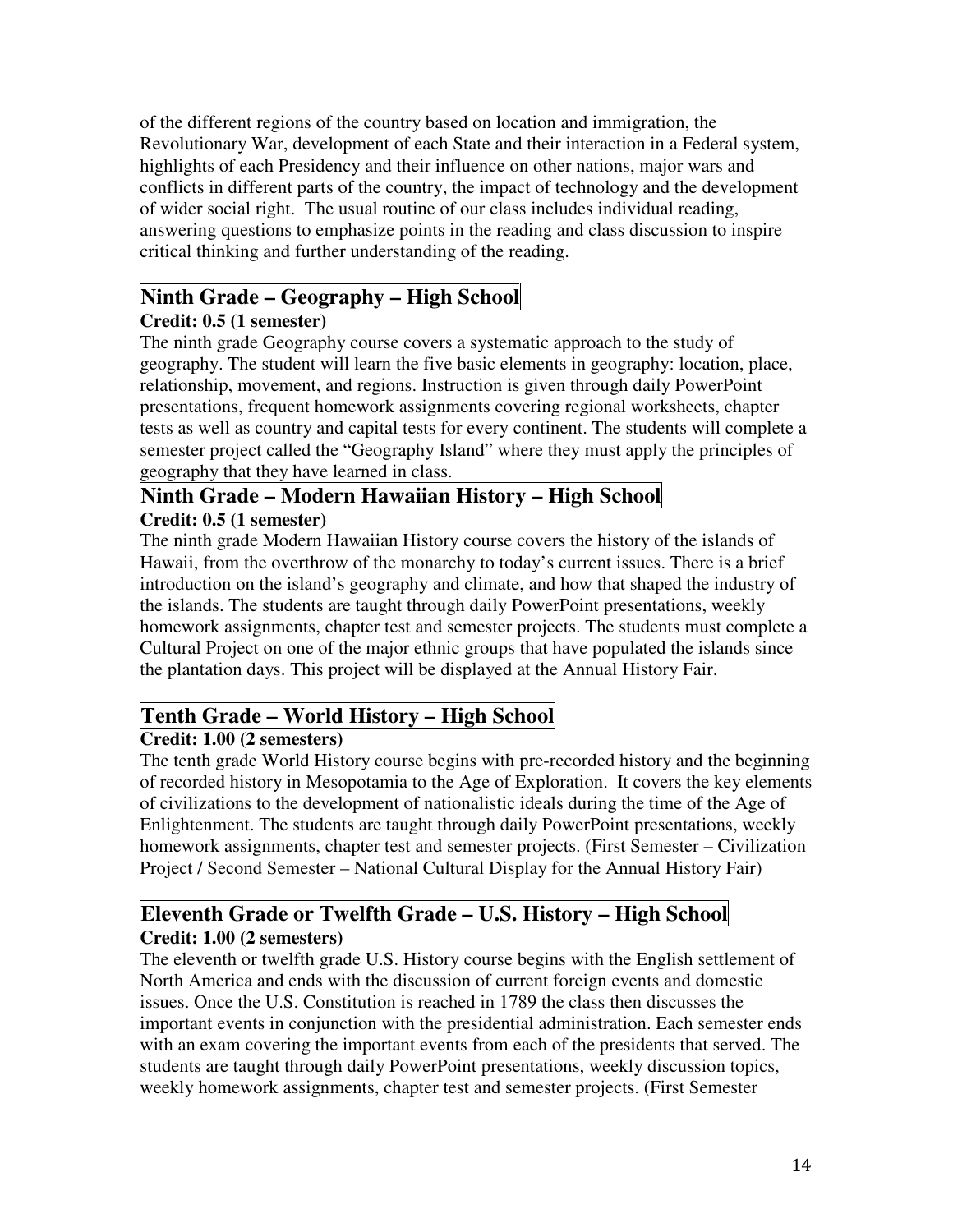Project – President PowerPoint Presentation on a president's personal life / Second Semester Project – North American First Nation Display for the Annual History Fair)

#### **Eleventh Grade or Twelfth Grade – American Gov't – High School Credit: 1.00 (2 semesters)**

The eleventh or twelfth grade American Gov't course covers historical forms of local, state and national governments. It starts with an in-depth look at the Declaration of Independence and the Constitution of the United States. It examines each branch of government to determine the checks and balances that limit its power, and the guidelines set forth to accomplish its purpose. The class concludes with a look at current foreign policy and an overview of the U.S. economic system. The students are taught through daily PowerPoint presentations, weekly discussion topics, weekly homework assignments, chapter test and semester projects. (First Semester Project – Issues Paper and Presentation / Third quarter – Mock Congress / Fourth quarter – Stock Project)

### **MATHEMATICS**

#### **Mission Statement for Teaching Mathematics:**

We teach mathematics.....

- Because it reveals the invisible attributes of God (Rom. 1:20; Col. 2:3; John 14:6; Psalm 111:2)
- In order to develop the image of God in man (Gen 9:6; Jas. 3:9; Prov. 25:2)
- To develop critical thinking and discernment (Prov. 10:13; 2:2; 4:1; I Peter 3:15)
- To equip student for service……. …….in fulfilling the Dominion Mandate (Gen. 1:28) and …….in fulfilling the Great Commission (Matt. 28:18-20)

In order to accomplish these goals, we must…..

- Teach students the **basic skills** of mathematics;
- Develop students' **conceptual understanding** of mathematics;
- Train students to apply mathematics to **problem-solving** situations;
- Impart confidence and skill in handling the **abstract ideas** of mathematics.

## **Pre K3 - Mathematics**

Mathematics is integrated into the daily circle lessons.

# **Pre K4 – Mathematics**

The Pre-K4 lessons include numeral names, sequence, counting by tens and counting to 100. The use of numbers is explored in comparing sets (more, same and less), graphing class data (most, same or least votes), word problems with manipulatives, and finger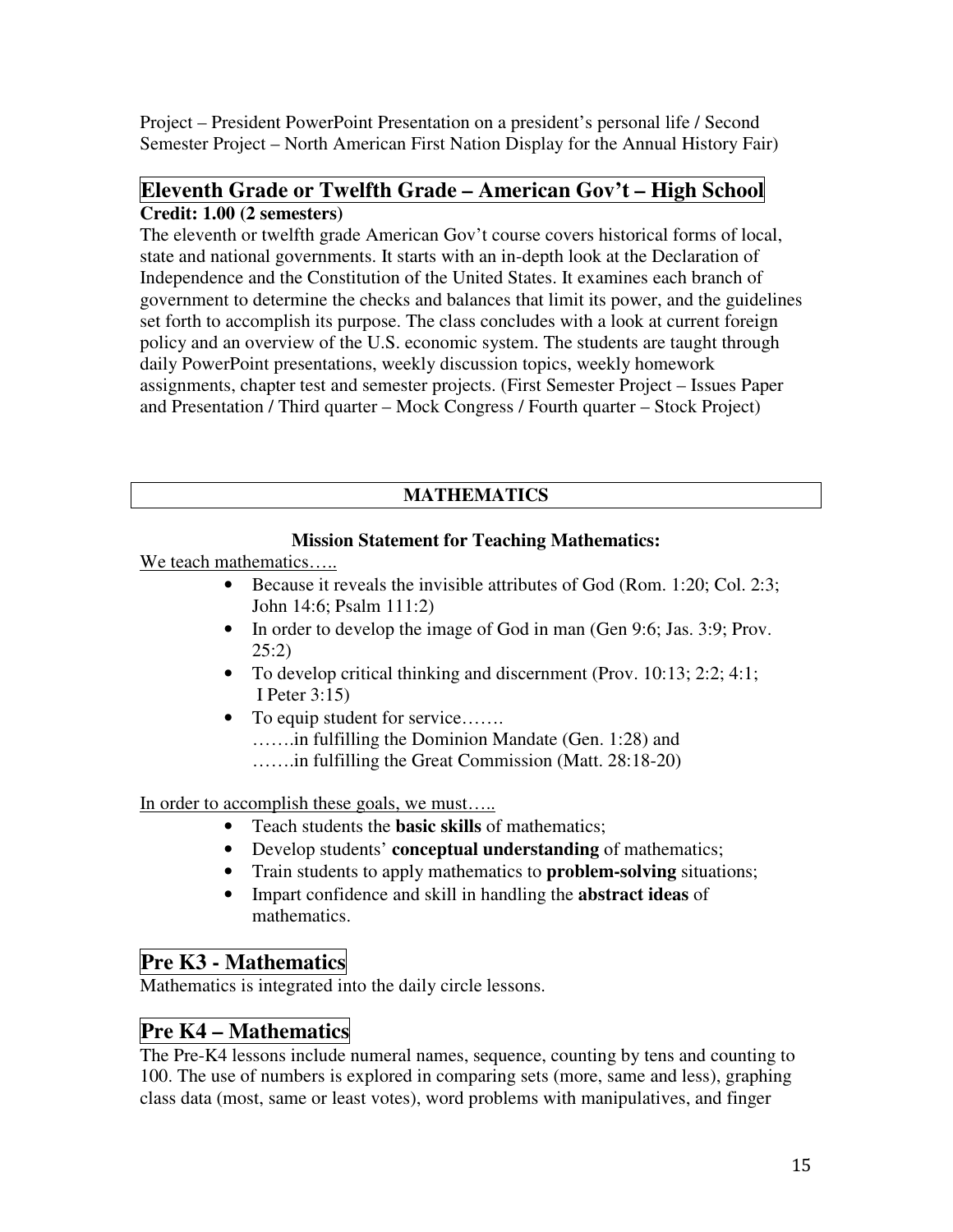plays or songs that add or subtract. The students will explore 11 shapes, learn to recognize them in everyday things, and explore whole and parts of each shape. Lessons will include an introduction to measuring with a ruler, using a traditional clock to find "o'clock" time, identifying coins and counting with pennies, weighing items to find heavy and light properties, and comparing sizes and sequencing them.

### **Kindergarten – Mathematics**

The Kindergarten math program consists of understanding math so that students can become problem solvers. They will develop problem-solving skills, and increase skill in computation. Kindergartners study topics such as Geometry (shapes and patterns), classifying and comparing, identifying numerals 0-100, measurement, addition and subtraction to 10, identifying parts of the calendar (days of the week, month, year), identifying money and the value, fractions (one-half, one-third, and so on). Math helps students become critical thinkers and lifelong problem solvers with a Christian worldview. Textbook: *Math K5*, BJU Press

## **First Grade – Mathematics**

The first grade math program consists of understanding math so that students can become problem solvers. They will learn this through the use of concrete manipulatives to introduce new math concepts and interactive lessons. First graders will learn number recognition 0-200, place value up to three digits, addition facts 0 to three digits, subtraction facts 0 to two digits, time and calendar, counting money, measurements (standard and metric) and geometry. Textbook: *Math 1*, BJU Press

## **Second Grade – Mathematics**

The second grade math program consists of mastering addition and subtraction facts up to 20, learning to borrow and carry into the thousandth place, counting money using bills and mixture of coins, multiplying with 0 to 5 and 10s, and measuring using American Standard and Metric. Students work with simple fractions, comparing and writing numbers, and identifying numbers. In geometry they learn plane figures and solid shapes. They learn to use critical thinking in solving story problems. Textbook: *Math 2*, BJU Press

## **Third Grade – Mathematics**

The third grade math program consists of developing students' math skills to help them become problem solvers. They will study topics such as addition and subtraction facts, place value to 1,000,000, addition and subtraction of 2 and 3 digit numbers, reading charts and different types of graphs, multiplication and division facts 0 to 10, elapsed time and calendar, customary measurement, fractions, compare and order fractions, mixed numbers, adding and subtracting like-fractions, geometry, lines and angles, perimeter and area, shapes, adding and subtracting money, metric measurement, adding and subtracting decimals and decimal place value up to the hundredths. Students will develop a Christian worldview and learn that math is an important tool for making wise use of God's creation. Textbook: *Math 3*, BJU Press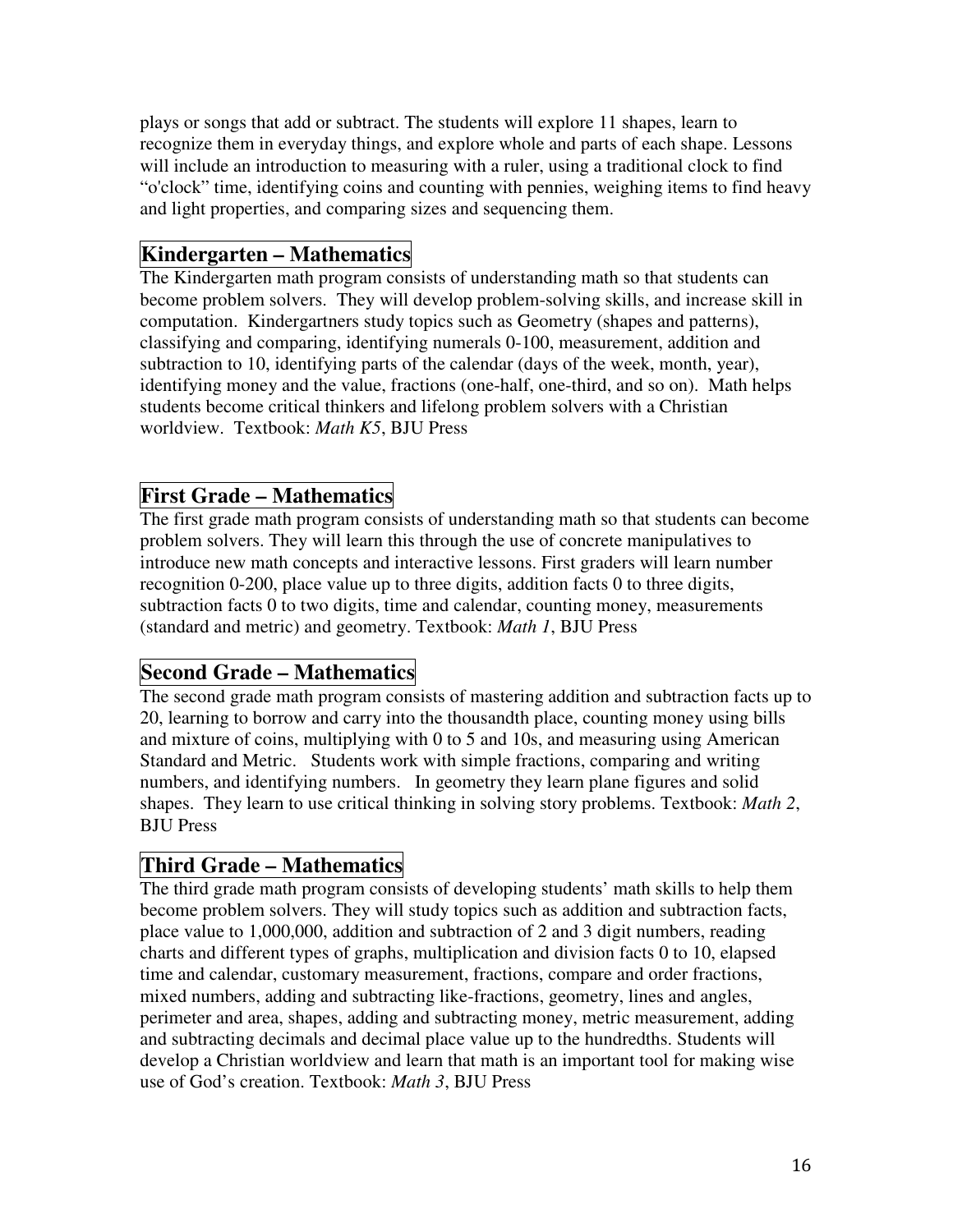# **Fourth Grade – Mathematics**

The fourth grade math program consists of teaching students to develop reasoning and problem solving skills as they study topics such as place value and money, addition and subtraction of whole numbers and fractions, fractions and decimals, 1 and 2 digit multiplication and division, data and graphs, standard and metric measurements, as well as time. They will also develop problem solving skills by learning both plane figures and 3- dimensional figures in geometry, and learn to figure the area, perimeter and volume of shapes. Fourth grade math involves memorizing both multiplication and division facts to better equip students to solve math problems easier. Textbook: *Math 4*, BJU Press

## **Fifth Grade – Mathematics**

The fifth grade math program consists of teaching students to develop reasoning and problem solving skills. They are introduced to new concepts in the areas of addition, subtraction, multiplication and division of whole numbers, English and metric measurements, place values, fractions, decimals, graphs, and geometry. Students will also learn new concepts in the areas of dividing fractions and mixed numbers, and dividing by decimals and powers of 10. Students will also be introduced to the concept of probability. They will develop problem solving skills by solving algebraic equations and solving story and word problems. Fifth grade math involves mastering both multiplication and division facts to better equip students to solve math problems. Textbook: *Math 5*, BJU Press

### **Sixth Grade – Mathematics - Intermediate**

The sixth grade math program is a precursor to learning percentages and pre-algebra. This course will review decimals, fractions, and measurements while enhancing their understanding of basic geometry, percentages, graphs, algebra, and practical mathematics. Students will broaden their understanding of problem solving through analyzing and checking their answers to ensure accuracy. Students will be challenged in repetition of basic, yet necessary, skills to have success in future mathematics courses. Textbook: *Math 6*, BJU Press, supplemented by teacher prepared worksheets and notes.

### **Seventh Grade – Mathematics - Intermediate**

The seventh grade Fundamentals of Math course seeks to firm up the math foundation laid in previous years, filling in any cracks and misunderstandings of the basic structure of our math system. Whole numbers, number theory, equations, decimals, and fractions are emphasized in the context of understanding how these principles work, going beyond rote memorization of procedures. Measurements, both customary and metric, principles of geometry, as well as percent, sets, and statistics complete the basic groundwork necessary for developing the confidence and competence needed to solve real-life problems. Students will be introduced to the significance of math in their daily lives as well as begin to develop knowledge of process skills. Textbook: *Fundamentals of Math*, BJU Press, supplemented with teacher prepared notes.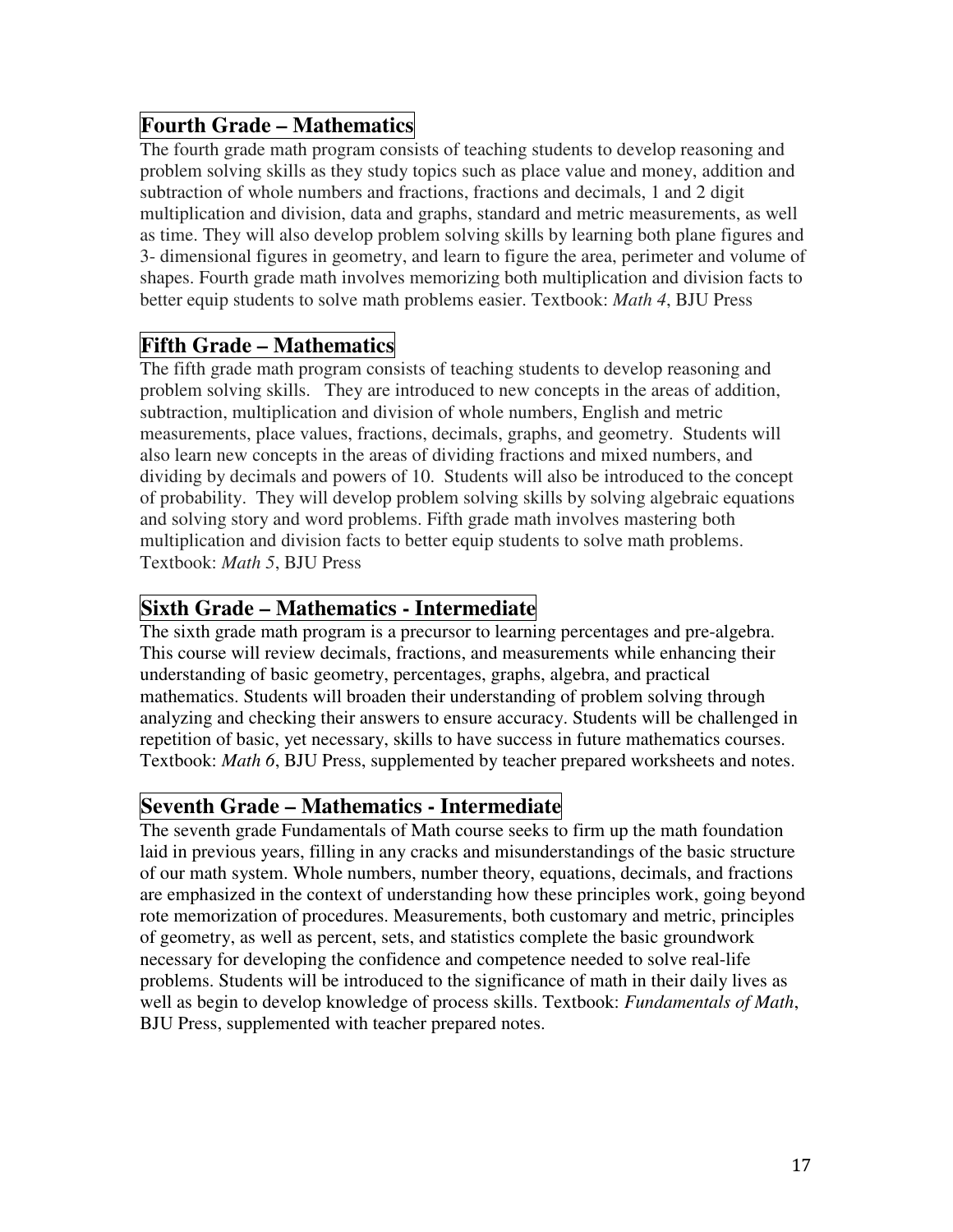## **Eighth Grade – Mathematics - Intermediate PRE-ALGEBRA**

The eighth grade Pre-Algebra course is an introductory course designed to give students the fundamental skills necessary to succeed in Algebra I. Students will explore arithmetic operations, number systems and properties, measurement, geometry, and an introduction to algebraic thinking and concepts. Throughout the course, mathematical concepts will be taught with an emphasis on real-world application, technology, and cross-curricular interaction. Students will be asked, "How do you solve for the unknown?" rather than "What is the unknown?" and because of this, the students will begin to understand how mathematics is a derivative of God's order and will be challenged to embrace the process rather than just the answer. Textbook: *Pre-Algebra*, BJU Press, supplemented with teacher prepared notes.

# **Ninth Grade – Algebra I - High School**

#### **Credit: 1.00 (2 semesters)**

The ninth grade Algebra 1 course is organized around families of functions, with special emphasis on linear and quadratic functions. As students learn about each family of functions, they will learn to represent them in multiple ways – as verbal descriptions, equations, tables, and graphs. They will also learn to model real-world situations using functions in order to solve problems arising from those situations. In addition to its algebra content, Algebra 1 includes lessons on probability and data analysis as well as examples and exercises using geometry.

## **Tenth Grade – Geometry - High School**

### **Credit: 1.00 (2 semesters)**

The tenth grade Geometry course will help students to develop reasoning and problem solving skills as they study topics such as congruence and similarity; and apply properties of lines, triangles, quadrilaterals, and circles. They will also develop problem solving skills by using length, perimeter, area, circumference, surface area and volume to solve real-world problems.

# **Eleventh Grade – Algebra II - High School**

#### **Credit: 1.00 (2 semesters)**

The eleventh grade Algebra II course is organized around families of functions, including linear, quadratic, exponential, logarithmic, radical, and rational functions. As students study each family of functions, they will learn to represent them in multiple ways -- as verbal descriptions, equations, tables, and graphs. They will also learn to model realworld situations using functions in order to solve problems arising from those situations. In addition to its algebra content, Algebra II includes lessons on probability and data analysis as well as numerous examples and exercises involving geometry and trigonometry.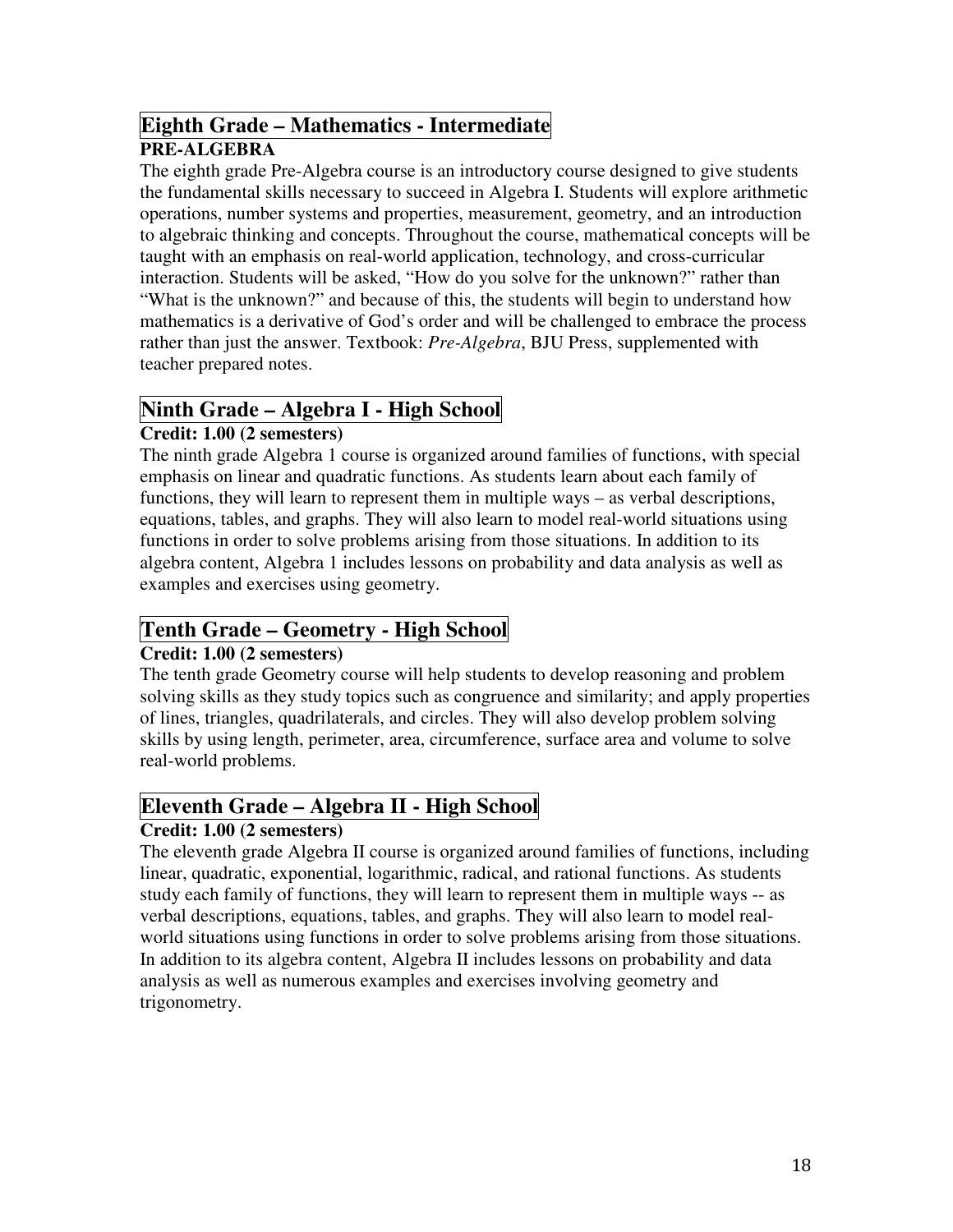## **Twelfth Grade – Pre-Calculus - High School**

#### **Credit: 1.00 (2 semesters)**

The twelfth grade Pre-Calculus course builds on a thorough understanding of topics covered in Algebra II and Geometry, providing an in-depth study of advanced algebraic concepts, analytical geometry, and trigonometry. Topics studied include common functions, polynomial, rational exponential and logarithmic functions, partial fractions, analytical trigonometry, linear programming, matrices, probability, conic sections, parametric and polar equations.

## **All Twelfth Grade – Home Finance A - High School**

#### **Credit: 0.5 (Fall Semester Only)**

The twelfth grade Home Finance A course teaches the basics of keeping track of personal finances including: balancing a checkbook, writing a check, forming a monthly budget, and paying bills. Students will also learn helpful advice on: buying or leasing a car, insurance, applying for a credit card, paying and filing taxes, and many other practical life skills. The course also spends some time revisiting basic algebra and geometry and discusses investment basics as well an introduction to basic business.

#### **Non Pre-calculus - Twelfth Grade – Home Finance B - High School Credit: 0.5 (Spring Semester Only)**

The twelfth grade Home Finance B course is offered only in the spring for seniors who need a half credit for math. This course is a continuation of the fall semester and discusses investment basics as well as an introduction to basic business management.

#### **SCIENCES**

#### **Mission Statement for Teaching Science:**

The Bible teaches that God created the world and created man in the image of God. These two fundamental truths are the foundation for the study of science.

God has revealed two aspects of His character in His created world. These two aspects, His power and His divine nature, provide enough knowledge of God so that men are without excuse when they do not glorify God. We teach science so that our students will see the glory of God by providing them with knowledge that demonstrates the power of God and glory of God as they study the various disciplines of science.

As a creature made in God's image, we believe that God has the authority to determine the responsibilities of Man as he lives on this earth. One of the initial commands of God was to subdue the earth and exercise rule over the earth. One of the best examples of this was Adam's naming of the animals. The purpose of science is best fulfilled when students used their knowledge of our world to subdue (exercise, rule etc.) creation for the benefit of man.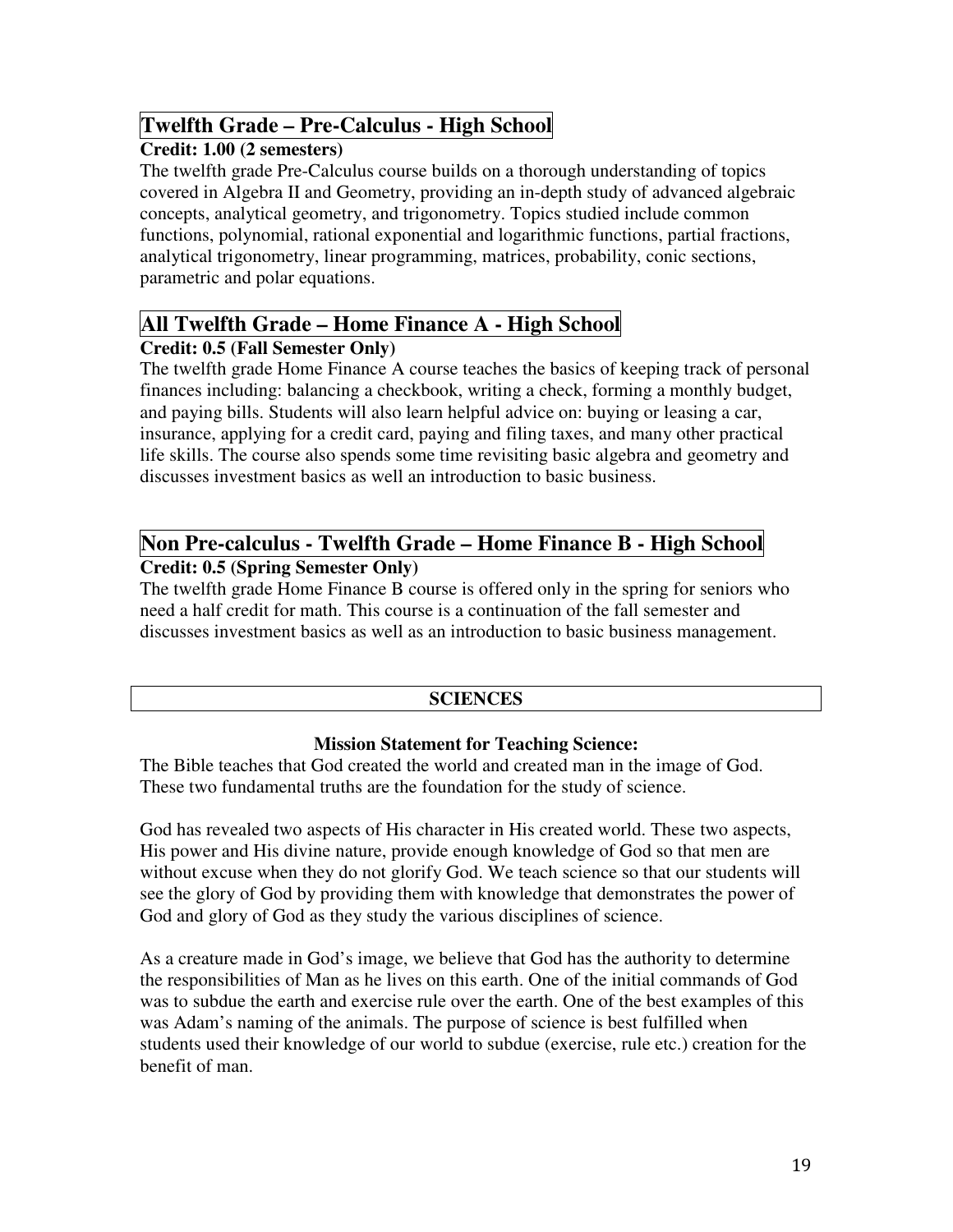## **Pre K3 & Pre K4 – Science**

Science lessons are integrated into the Reading Readiness Curriculum.

### **Kindergarten – Science**

Simple science lessons are integrated in to the Bible curriculum.

### **First Grade – Science**

The goals of first grade Science are to develop a knowledge of God as the creator through the study of His creation (senses; the weather; seasons; tame and wild animals; matter; sound; health and safety; the sun, moon and stars; plants; and pushes and pulls). Another goal is to encourage Christian growth through approaches to problem solving and cooperative skills. The final goal is to promote scientific literacy by establishing foundational facts and skills for further science instruction; teaching the processes involved in the scientific method while showing the integration of science in everyday life. Textbook: *Science 1*, BJU Press

### **Second Grade – Science**

In second grade science students learn how the wonders of creation point us to God. They learn the differences between living and non-living things. Topics about living things include: the basic needs for all living things (with a specific focus on plants); the life cycles of butterflies, frogs, and plants; the difference between a community and population; and habitat descriptions of deserts, rainforests, tundra, woodland forest, oceans, and ponds. Topics about non-living things include: fossils; the earth's surface and its different layers; recognition of natural resources and why it is important to reuse, reduce and recycle. They also learn about the difference between creation and evolution. Textbook: *Science 2*, BJU Press

### **Third Grade – Science**

In third grade Science students will develop a knowledge of God through His creation. Topics studied are God's many creatures: cold-blooded and warm-blooded animals; God's great design: plants and ecosystems; God's mighty forces: matter, sound, energy and motion; God's earth and sky: soil, rock, and minerals, weather, and the solar system; and God's building blocks: cells, tissues, organs, and skin. Textbook: *Science 3*, BJU Press

### **Fourth Grade – Science**

In fourth grade Science students will develop reasoning and a general understanding of study topics. The main focus of fourth grade science are living things, insects and spiders, plants, forces and machines, electricity and magnetism, light, gravity, the moon and the oceans, weather and erosion, earth's resources, and the human body regarding digestion, bones and muscles. Along with each new chapter, there is a Biblical parallel to the science subject matter that will be discussed. Textbook: *Science 4*, BJU Press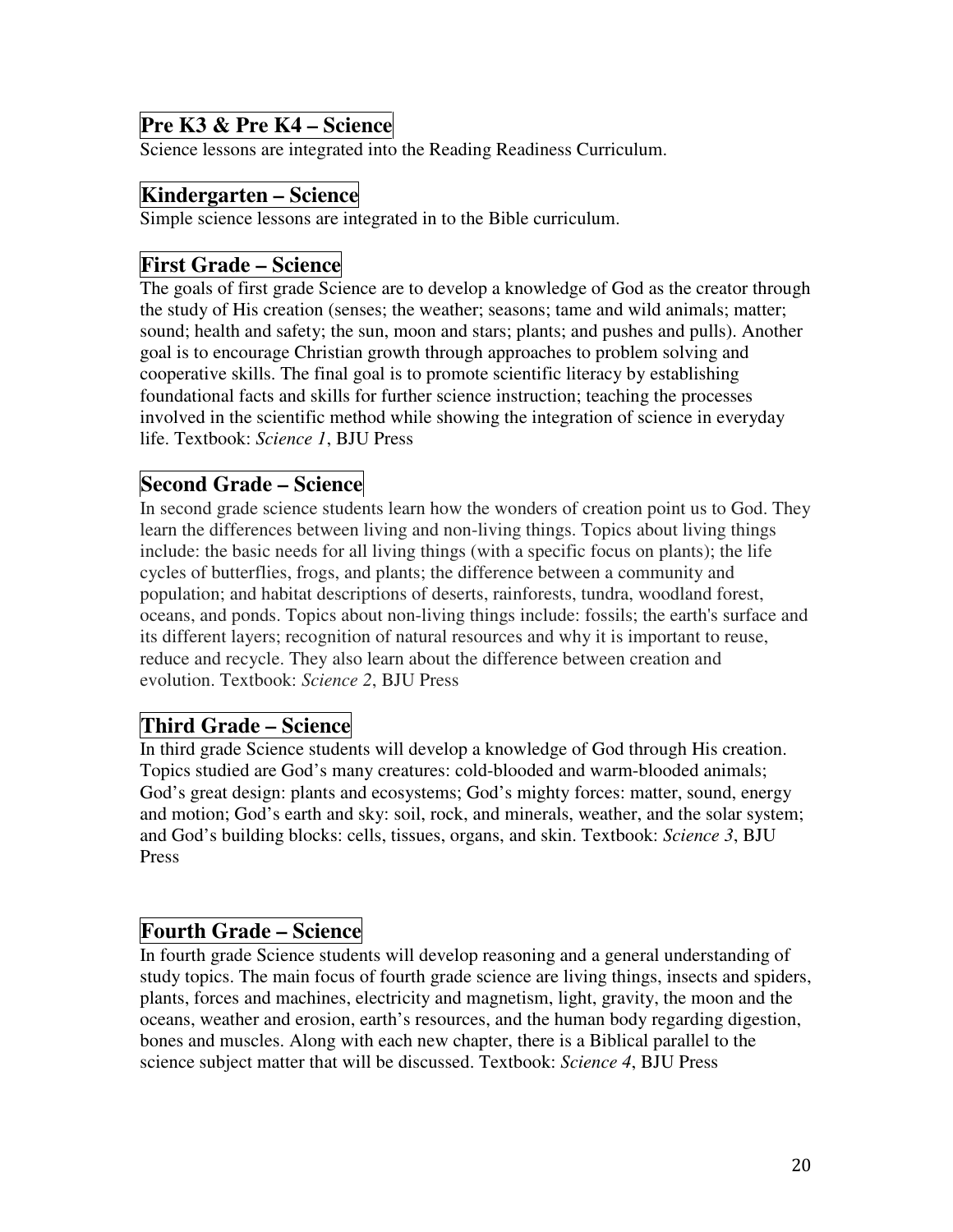## **Fifth Grade – Science**

In fifth grade Science students will develop a general understanding of God as Creator and Sustainer of the universe by studying His creation. The main topics include minerals and rocks, fossils and dinosaurs, matter, energy, and heat, weather and biomes, interactions and changes in an ecosystem, sound and light, and the respiratory and circulatory systems. Each chapter will incorporate Biblical principles and challenge the students to honor God through their knowledge, appreciation, and good stewardship of His creation. Textbook: *Science 5*, BJU Press

## **Sixth Grade – Science - Intermediate**

In sixth grade Science students will develop a foundation of facts and skills for further scientific instruction. In addition to presenting the integration of science in everyday life, we also look to God as the Creator. Our sixth grade science course covers topics such as earthquakes and volcanoes, weather and erosion, natural resources, cells, scientific classification of animals and plants, atoms and molecules, stars and the solar system, genetics, and the human body's nervous and immune systems. Textbook: *Science 6*, BJU Press

### **Seventh Grade – Science - Intermediate**

Life Science is designed as an introduction to biology course. Students will be exposed to topics such as the structure and function of living things, diversity of living things, and the scientific process. This course will take students from the days of when God created the heavens, the earth, and life itself to the interactions among organisms and between organisms and their environment. They will be challenged in the areas of stewardship and appreciation of God's creation. Textbook: *Life Science*, BJU Press

## **Eighth Grade – Science - Intermediate**

Earth Science focuses on a study of the non-living parts of the earth, sea, sky, and space. Students will study earth's design and structure; the atmosphere and its clouds; the ocean and its movements; the sun, moon, stars, and other astronomical objects; weather and its storms; and the geology of the earth. An emphasis is put on describing these topics in light of the island on which we live. The underlying goal is to build a knowledge base which will allow the students to be better stewards of the resources God has surrounded them with and to increase their understanding of the world in which they live, the atmosphere in which they exist, and the space in which Earth turns. Quarterly labs and a yearly project are designed to reinforce classroom lecture and to create opportunities to explore the world outside of the classroom. Textbook: *Earth Science for Christian Schools*, BJU Press (Supplemental resources are used to keep topics studied in line with current scientific knowledge.)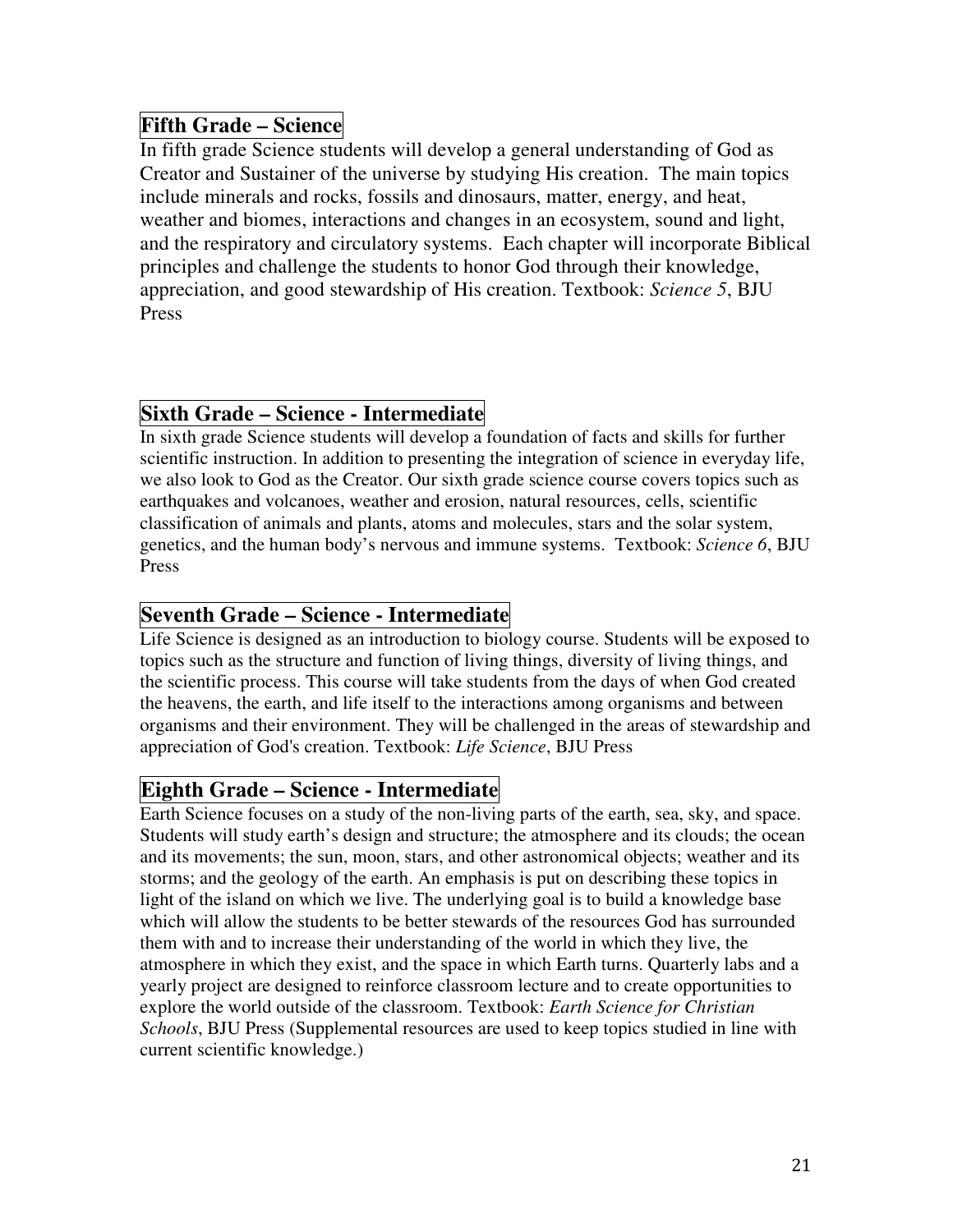### **Ninth Grade – Physical Science – High School**

#### **Credit: 1.00 (2 semesters)**

Physical Science introduces the students to the science and math of physics and chemistry. As an introductory course, it is designed to build basic science skills. The first semester focuses on an introduction to chemistry with an emphasis on measurements and unit conversions, while the second semester focuses on an introduction to physics with weekly demonstrations of physical properties. Labs are designed to practically apply the topic being studied. The project for the year is a research topic on an element. In order to reinforce the skills learned, students also complete Concepts Review assignments on a regular basis. By the end of the year, repeated practice and application should create a solid foundation for future science courses. Textbook: *The Physical World: An Introduction to Physical Science*, BJU Press

# **Tenth Grade – Biology – High School**

#### **Credit: 1.00 (2 semesters)**

Biology introduces the students to the world of living things. Students begin the year by studying the worldviews impacting the biological sciences. This study continues throughout the year as it impacts/influences the topics being studied. Students then get the opportunity to become familiar with the vast variety of living things in God's creation and to see the Creator's eternal power and Godhead by studying the intricacies of the things created. Students will define characteristics of living organisms and investigate the basic unit of life—cells. Students also participate in a comprehensive study of the five major kingdoms into which living things are organized. Labs are interspersed throughout with an emphasis on microscope observations. The year concludes with dissecting labs and a day-long field trip during which students are required to identify organisms from the five major kingdoms as they explore unique environments from coral reefs to tropical rain forests. Textbook: *Exploring Creation with Biology*, Apologia Education Ministries, Inc.

### **Eleventh Grade – Botany – High School**

#### **Credit: 1.00 (2 semesters)**

The Botany course is designed as an introduction to college-level science through the study of botany. For this reason, the textbook used is a college-level textbook. During the first semester, topics build from the attributes of living organisms and their classification (with an emphasis on plants) to cells, mitosis, and plant tissues. The second semester focuses on the major plant organs of flowering plants: roots (with a side study of soil), stems, leaves, flowers, fruits and seeds. Class lecture is interspersed with assignments focused on coloring and labeling botanical diagrams and photos, identification of terms used, and reading comprehension. Most units conclude with a lab with an emphasis on microscope work. Textbook: *Introductory Plant Biology*, McGraw Hill Higher Ed.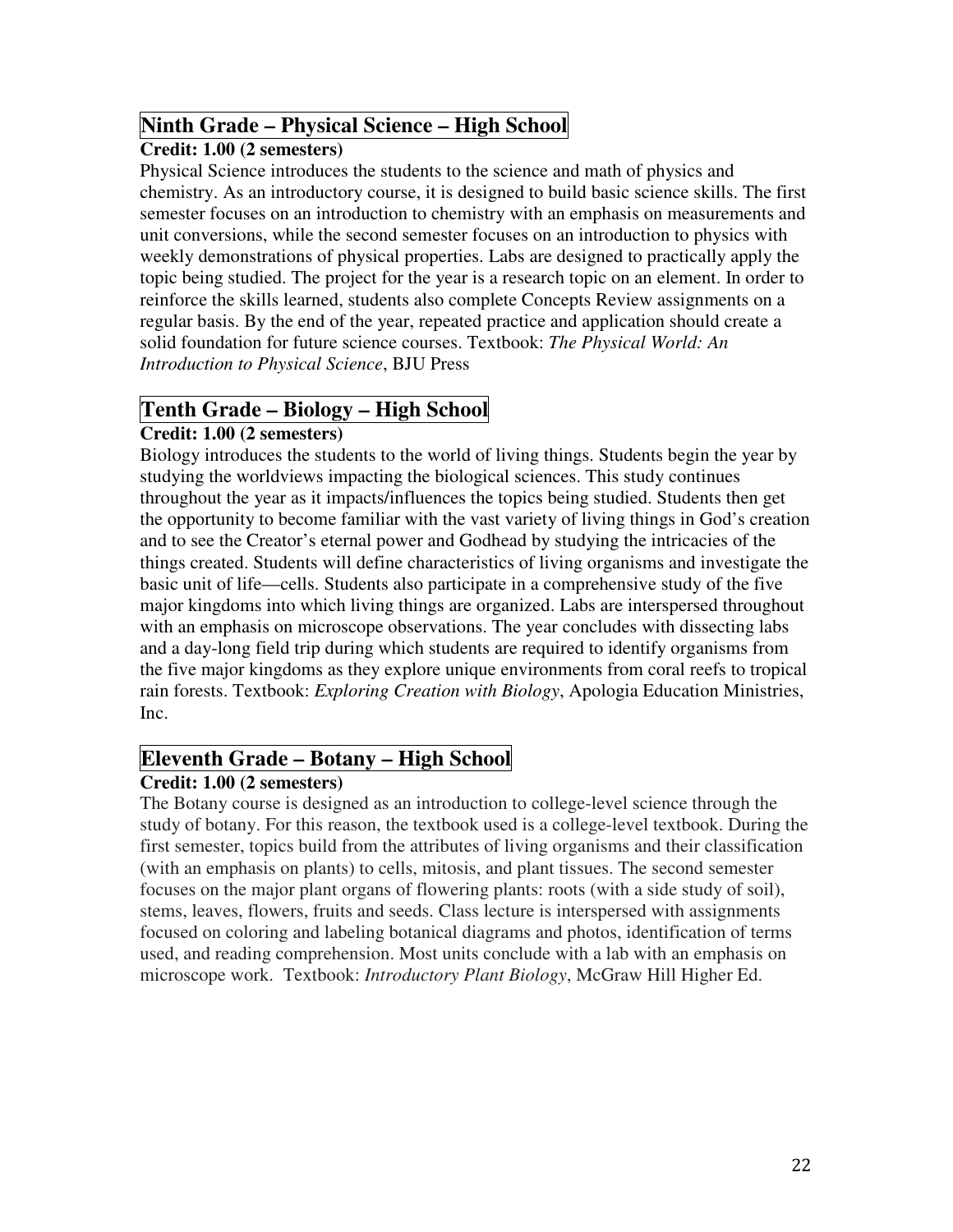## **Eleventh Grade – Chemistry – High School**

#### **Credit: 1.00 (2 semesters)**

Chemistry is the study of MATTER and focuses mainly on describing the unique characteristics and behaviors of some of the smallest particles in our universe, atoms. Topics will include the "nature of science", basic laboratory techniques and safety, fundamentals of measurement, properties of matter, atomic theory, the periodic table, composition and description of chemical reactions and more! Students will learn to use the periodic table as a model to predict the relative properties of elements and make predictions about their chemical behavior. They will also learn how to plan and construct a laboratory investigation to explain chemical phenomena. Students will develop their own models and explanations of how matter and energy transform in a chemical system. This class is designed for students interested in a STEM related college-career pathway after high school. Textbook: Chemistry for Christians, BJU Press

# **Eleventh Grade – Environmental Science – High School**

### **Credit: 1.00 (2 semesters)**

Environmental Science is an interdisciplinary field that studies the different components of Earth's complex systems. In this course, we explore our planet from an environmental systems perspective, with a strong focus on local conservation while still addressing grand challenges such as overpopulation, water scarcity, food and energy security, and climate change. Class discussions are based on an understanding of natural resources as products of functioning ecosystems. Students will develop an awareness of their local and global environment and formulate their own conclusions about the state of our planet and possible solutions for our future. An emphasis will be placed on the ethics of environmental decision making, population and community ecology, human effects on natural resources, energy, sustainability, and conservation stewardship. Students will also participate in a special topic STEM research project as part of their coursework throughout the year. Textbook: Environment - The Science Behind the Stories, Pearson

# **Twelfth Grade – Conceptual Physics – High School**

#### **Credit: 1.00 (2 semesters)**

Physics is the study of FORCES, and is the foundation of all other disciplines within science. First semester topics will include the "nature of science" and the scientific method, kinematics, Newton's Laws of motion, momentum, work/energy/power, rotational motion, gravity, and fluid mechanics. Second semester topics include thermodynamics, wave motion, electrostatics, circuits, electromagnetism, optics, and atomic physics. Students will engage in bi-weekly laboratory work and submit formal reports. This course is designed as an introductory course for students interested in a STEM related college-career pathway after high school. Pre-calculus is a pre/co-requisite for this class. Textbook: Conceptual Physics, Addison-Wesley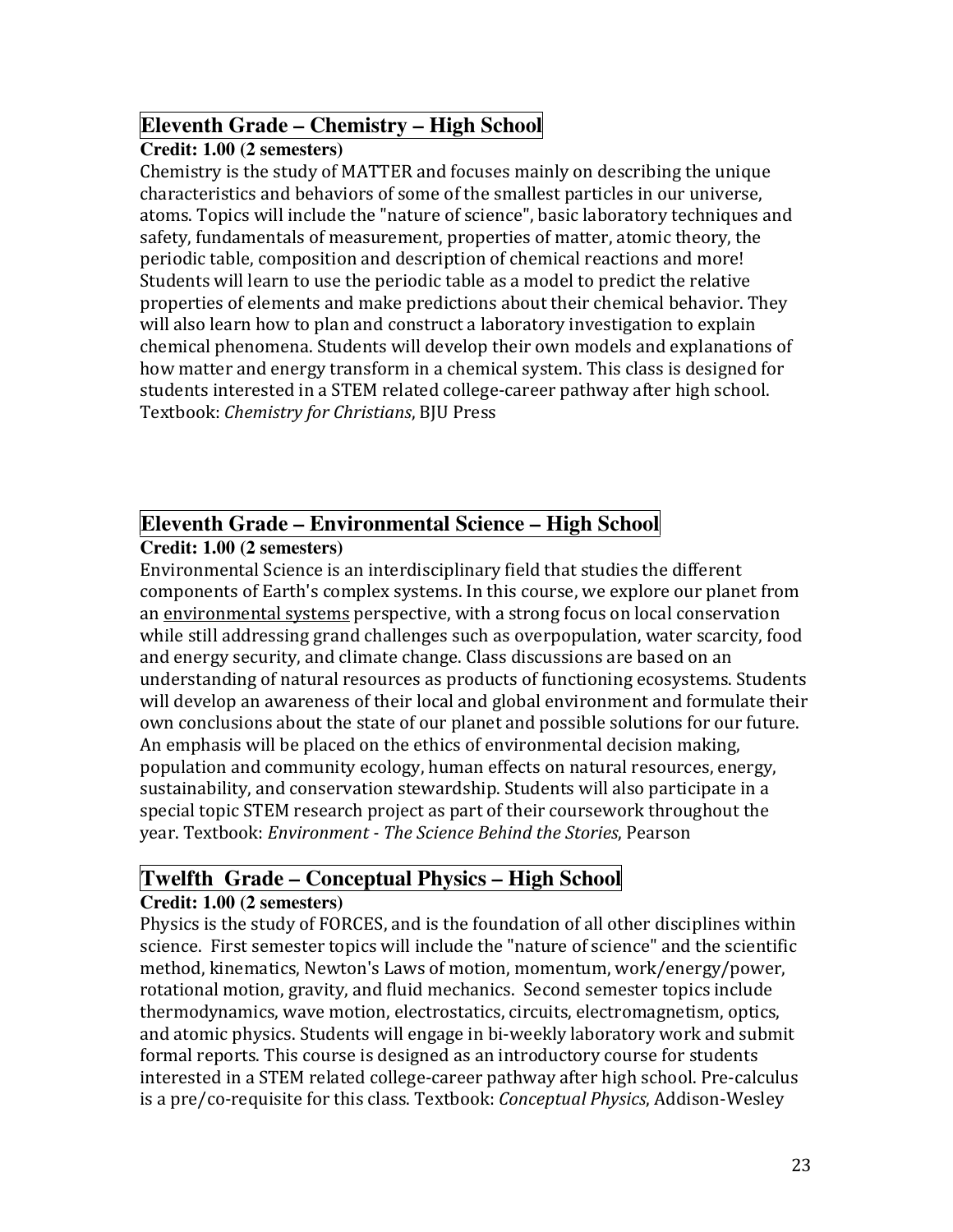#### **BIBLE**

#### **Mission Statement for Teaching Bible**

The purpose of the Bible course is three-fold. The first purpose is to present the Gospel of Jesus Christ. The second purpose is to teach Biblical truth as it applies to Bible knowledge, Biblical character traits and identity. The third purpose is to answer questions and mentor/coach the students through their own faith journey.

# **Pre K3 – Bible**

The Pre-K3 Bible curriculum centers on God's goodness as it teaches Godly character qualities. The curriculum brings to life stories from the Old and the New Testament to teach Godly character to preschool students on an age appropriate level.

# **Pre K4 – Bible**

The Pre-K4 Bible curriculum centers on the Word of God and teaches students to pray each day. The curriculum is divided into units: Obedience, Courage, Kindness, Responsibility, Thankfulness, Contentment, Generosity, Honesty, Prayer, Forgiveness, Trust, Respect and Patience. An illustrated card accompanies each Bible story, review activity or application story. A Bible verse is taught with each unit. The class ends with an art activity or color page to reinforce what was taught. Chapel is conducted once a week with students in grades Pre3-2nd grade.

# **Kindergarten – Bible**

The Kindergarten Bible curriculum teaches students that the Bible is God's Word. Lessons emphasize God's dealing with His people and the need of every individual to be saved. Application stories teach students by example which behaviors please and displease God. Students learn which steps of Christian obedience follow salvation. Students study the principles found in the memory verses. Students learn that God's Word has relevance to every part of their lives.

## **First Grade– Bible**

The first grade Bible curriculum teaches students to recognize their need of Christ as personal Savior. Secondly, it encourages Christlikeness in students as they learn to apply their Bible knowledge to their daily lives. And lastly, it teaches that the Bible is God's Word, and provides a plan for the practice of how to study it. We also connect Bible events with historical events and correlate other subjects with Bible teaching. Textbook: *Bible Truths: A Father's Care*, BJU Press

## **Second Grade – Bible**

The second grade Bible curriculum teaches students the many attributes of God. Students learn that God is King and He rules over creation, nature, families, and themselves. They will learn the important of obeying God with a humble heart. Throughout the year we will focus on: The birth of Jesus, the crucifixion of Jesus, and the resurrection of Jesus; while teaching students how to be servants of God and how to trust God in hard times.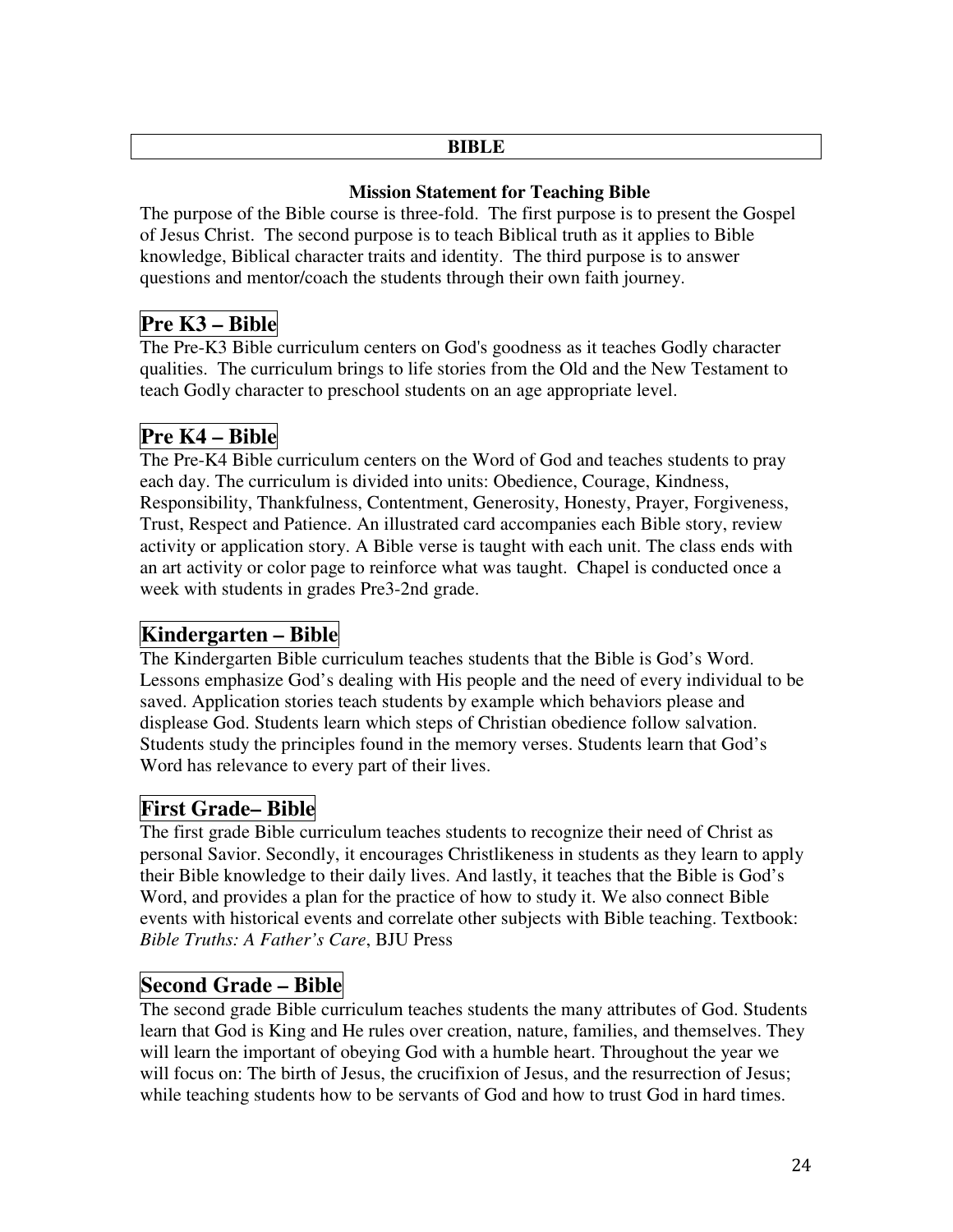Students will learn that Jesus is our Messiah, the Promised One from God, our Redeemer, and our friend. They will also learn about four special Heroes of our Faith. We read one missionary story book on Trusting God, memorize a Bible verse every week, and have many opportunities to accept Jesus as their Lord and Savior

## **Third Grade – Bible**

The third grade Bible curriculum teaches students how to study and memorize Bible verses. Students will have the opportunity to accept Jesus Christ as their Lord and Savior. They will have discussions about biblical events and how they apply to their life. Students will learn and memorize the CLA Student Goals and be challenged to grow in biblical character. The third grade will join upper elementary for weekly Chapel where they will sing worship songs and hear various speakers share the Word of God.

## **Fourth Grade – Bible**

The fourth grade Bible curriculum continues to teach students how to study and memorize Bible verses. Students will have the opportunity to accept Jesus Christ as their Lord and Savior. They will have discussions about biblical events and how they apply to their life. Students will learn and memorize the CLA Student Goals and be challenged to grow in biblical character. The fourth grade will join upper elementary for weekly Chapel where they will sing worship songs and hear various speakers share the Word of God.

## **Fifth Grade – Bible**

The fifth grade Bible curriculum continues to teach students how to study and memorize Bible verses. Students will have the opportunity to accept Jesus Christ as their Lord and Savior. They will have discussions about biblical events and how they apply to their life. Students will learn and memorize the CLA Student Goals and be challenged to grow in biblical character. The fifth grade will join upper elementary for weekly Chapel where they will sing worship songs and hear various speakers share the Word of God.

## **Sixth – Eight Grade – Bible**

The sixth through eighth grade Bible curriculum teaches students about Salvation according to scripture. By the end of eighth grade all students will know who Jesus is, why He came to earth, and what He has promised for the future. They will be taught the importance of a personal relationship with Jesus Christ, and how that belief affects their life and future. Students will also be encouraged to develop Christ-like character according to scripture. Highlights include who we are as creations of God, what sin adds to that identity, the effects of sin on humanity, and how a Christian should live in light of this truth. Scripture memory and discussions about specific scripture verses and how they relate to life round out the course.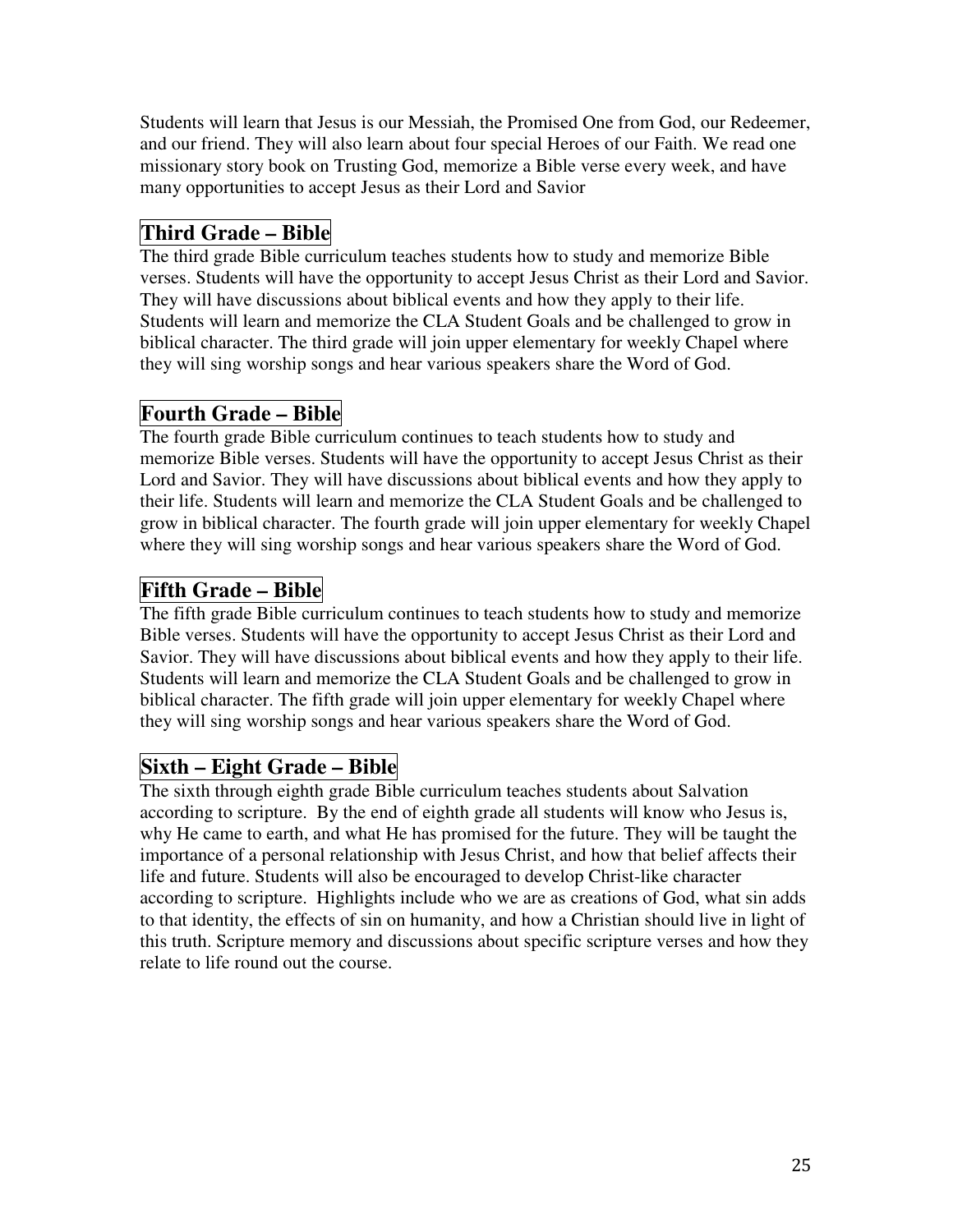## **Ninth – Tenth Grade – Bible**

The ninth and tenth grade Bible curriculum continues to focus on Jesus as the Messiah and Savior of the world. Classes will focus on building a student's Christ-like character according to scripture. Highlights include the importance of living a life that pleases God, how to develop the characteristics of a true follower of Christ, and how a Christian can apply scripture to his/her life. Scripture memory and discussions about specific scripture verses and how they relate to life round out the course.

### **Eleventh - Twelfth Grade – Girl's Bible**

The eleventh and twelfth grade Girl's Bible class is a final opportunity to teach the value of studying through specific books of the Bible. Our focus is on the book of Genesis. The students will learn some specifics about God's character and truth as we read through this book. We will study apologetics and well known Biblical accounts and characters. We will look at current women's and children's issues, and be challenged to manifest His love and compassion towards those less fortunate. There will be quarterly scripture memory, and students will be required to keep a journal of blessings and study notes. The girls will be required each year to prepare a ten-minute devotional to share with the class.

### **Eleventh - Twelfth Grade – Boy's Bible**

The eleventh and twelfth grade Boy's Bible class will strive to inform, inspire, and motivate each student to recognize that God, through His redemptive process, has created a way for us to enjoy a fulfilling and joy-filled life here on earth. Students will be challenged with the fact that God has provided every believer here on earth with a community of faith, the Church, where believers can be united in thought, faith, and practice. They will be encouraged to join with this community of believers to build strong Christian relationships, fellowship with other believers, and grow in their personal walk with God. We believe that in this community each believer will learn how to use his spiritual gifts and how to understand God's plan for their lives. The first church in the Bible books of Ephesians and Philippians will be used as the model of a strong and active faith community. We will also study church history from the book of Acts to the Reformation.

#### **HIGH SCHOOL DUAL CREDIT CLASSES**

#### **Mission Statement for Dual-Credit Classes**

To give students a chance to get a head start on college level credits while still attending high school. To provide an opportunity for students to be introduced to a desired career choice to help them determine their level of interest before choosing a possible college major.

#### SOC 200 – Cultural Anthropology – Taylor University

#### 1 H.S. Credit / 3 College Credits

This class is an introduction to the principles of cultural anthropology including the analysis of major anthropological theories and concepts and an examination of social institutional arrangements in small-scale societies.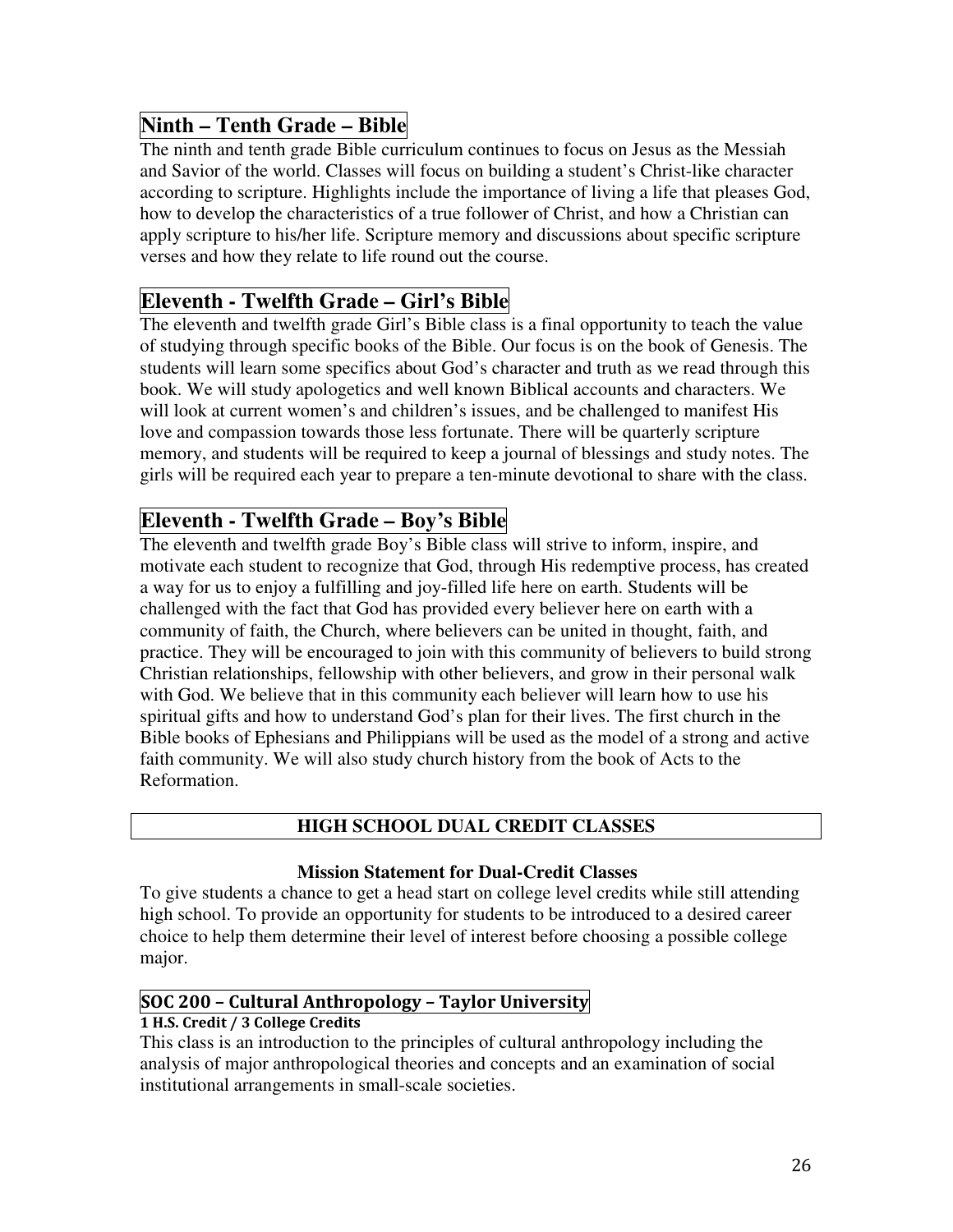#### JUS 100 – Intro to Criminal Justice – Taylor University

1 H.S. Credit / 3 College Credits

This class is a survey of the organization, administration, and function of law enforcement, the courts, and corrections in an historical, legal, and contemporary context. Emphasis is placed on both offenses and offenders at each stage of the process.

### MAT 250 - College Algebra and Trigonometry – GCU

1 H.S. Credit / 4 College credits

This course is a unified study of fundamental concepts from algebra and trigonometry that provide the necessary background for the study of calculus. Topics include modeling linear equations and inequalities; functions and their graphs; polynomial, rational, exponential, logarithmic, and trigonometric functions; systems of equations and inequalities; matrices and determinants; and conic sections. There is an emphasis on developing both a fundamental understanding of these concepts as well as their application to real-world problem-solving. Prerequisites: Grade of C or better in MAT-134 or placement test required.

#### MGT 201 – Introduction to Business – Taylor University

1 H.S. Credit / 3 College Credits

Students learn the foundational concepts of establishing and operating successful ventures in the highly competitive global economy. The business major as well as other disciplines are exposed to key business leadership principles, strategies, technologies and disciplines used in the 21st Century enterprise, through a combination of case analysis, projects and simulation exercises.

#### EGME 1810 – Engineering Graphics – Cedarville University

1 H.S. Credit / 1 College Credit

This class is an introduction to basic techniques of sketching, drawing, dimensioning, multiple views, sectioning, multi-view projections, and pictorial views. Introduction to commercial software for three-dimensional solid modeling and preparing engineering drawings is also a part of this class.

### BIO 205 – Human Biology with Lab – Taylor University

1 H.S. Credit / 3 College Credits

Human Biology is an introduction to the structure and function of the human body. This course will focus on the anatomy and physiology of human cells, tissues, organs, organ systems, and the whole organism. Practical health applications will also be explored.

#### **COS 101 – Information Technology Concepts – Taylor University**

1 H.S. Credit / 3 College Credits

The course focuses on practical understanding and application of computing technology in educational and small business or organizational environments. Specific topics addressed include an overview of operating systems, application software, computing hardware, telecommunications, networking, and information management systems and analysis. This class has a heavy emphasis on the impact of technology on modern society and the ethical issues related to use of information and communication systems.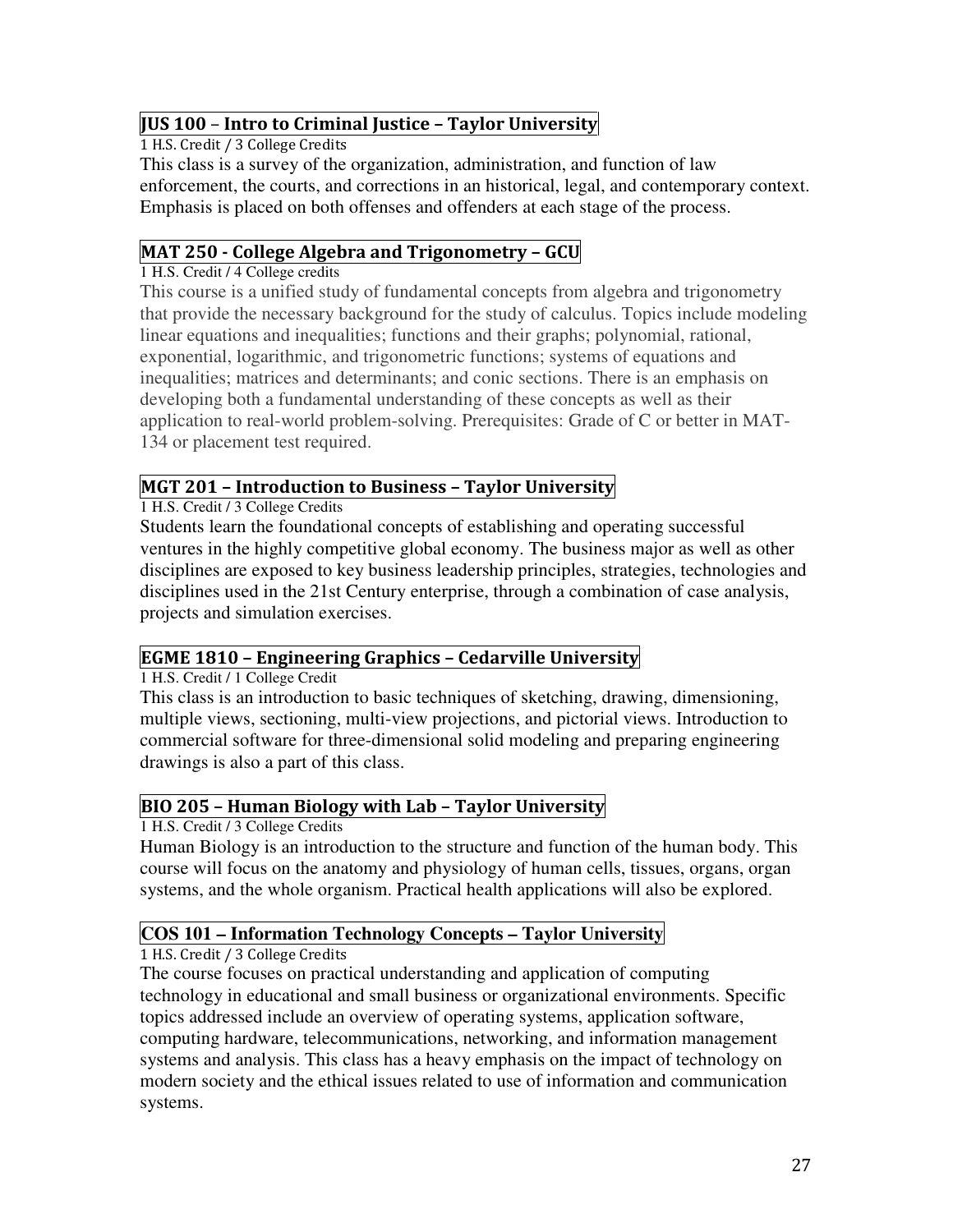#### **ELEMENTARY ELECTIVES**

# **Kindergarten – 5th Grade – Computer**

Keyboarding - Students will become proficient in keyboarding over their four years in the upper elementary computer program.

Microsoft Word - Students will become familiar and proficient in using Microsoft Word. This is predominantly due to the use of Word in their keyboarding program.

### **Kindergarten – 5th Grade – Physical Education**

Kindergarten through second grade will focus on the basic fundamental motor skills as well as fine motor skills that will be used when students begin to participate in organized or even recreational sports. Third through fifth grade will build on the foundation of both gross and fine motor skills that are introduced at the lower elementary level. Students will also be introduced to a variety of team sports and concepts, and will be regularly tested using the Presidential Youth Fitness Program. The PYFP consists of testing a student's aerobic capacity, muscular strength, endurance and flexibility.

#### **INTERMEDIATE ELECTIVES**

### **Sixth & Seventh Grade - Speech**

Sixth and seventh grade Speech class is a two semester course and covers the principles of effective speaking, the goals of an effective speaker, as well as the communication triangle. The students are taught the basic principles of story-telling, stage directing, and poetry. Teaching includes lectures, practice sessions, and the delivery of seven speeches throughout the year (Introduction Speech, Descriptive Speech, Demonstration Speech, Persuasive Speech, Informative Speech, Storytelling, and Poetry). The students are also required to participate in the annual school theatrical production in the fourth quarter of the year.

## **Sixth & Seventh Grade – Performing Arts**

Sixth and seventh grade Performing Arts class alternates with the Speech class throughout the week, and combines on Friday for class rehearsal. The Performing Arts class is an intro level class teaching the basics of individual and group rhythmic movement, solo and group singing, and stage acting. The students perform at the annual school wide Christmas program and also participate in a solo performance in May.

## **Sixth Grade – Study Skills**

The emphasis in sixth grade Study Skills is on learning study skills through language arts. Organizational skills such as using a planner, time management and learning to be productive are goals of this class. The language arts skills that are emphasized include reading, comprehension, writing / communicating, problem solving, listening and following directions. Specific study skills within the class involve memorization strategies, test taking tools, study helps and focusing techniques.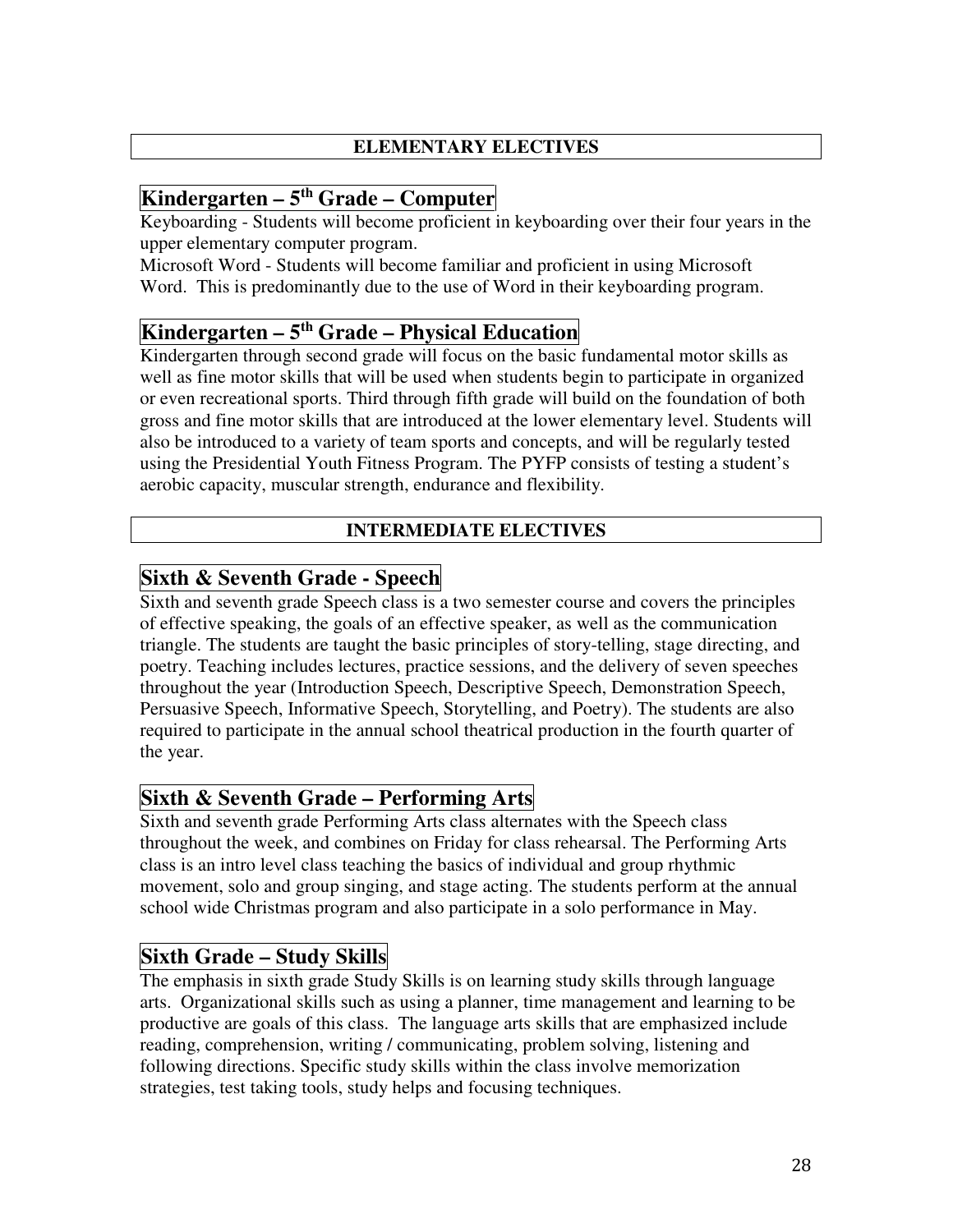## **Seventh Grade – Keyboarding**

Seventh grade Keyboarding students will be taught the correct technique for typing on a keyboard. Once proper technique has been achieved students will then be introduced to other important functions on the keyboard and some of the shortcuts for important commands.

### **Eighth Grade – Journalism**

Junior High Journalism creates the newspaper and yearbook for the Junior High. A student in Junior High Journalism will learn methods on taking pictures, writing about events and people, and formatting those elements on Microsoft Publisher. The class requires students to manage time and be strategic about the people, photos or events documented. Creativity and appropriate use of resources are involved as students create individual pages of the newspaper and yearbook. Lastly, the class focuses on developing and articulating educated opinions on different elements of society; such as movies, food, politics, and art.

### **Eighth Grade – Health**

Eighth grade Health gives students a basic understanding of the human body. This course covers the skeletal system, the muscular system, the cardio vascular system, the nervous system, the endocrine system, the immune system, and the reproductive system. This is a basic class for preparation for Anatomy and Physiology.

#### **HIGH SCHOOL ELECTIVES**

# **Ninth & Tenth Grade – Foreign Language Lab**

#### **Credit: 2.00 (4 semesters) (Required for graduation)**

The ninth grade Foreign Language Lab is participating in a two year pilot program with Rosetta Stone through the end of their tenth grade year. The students have been given the option to take Spanish, French or Japanese. The Spanish and French programs have five levels the students will work through during the two year process. Japanese has three levels. Several students are on track to finish their chosen language by the end of the first year, and these students will start a second language during their sophomore year.

French I and French II has been taught throughout the years to ninth and tenth graders using a traditional method of teaching vocabulary, translating the language and conversational dialogues. Objectives include introduction to the language and the culture, learning lots of vocabulary through weekly lists of vocab words / phrase and reading and understanding conversational French. Textbook: *Discovering French Bleu and Blanc,* DC Heath.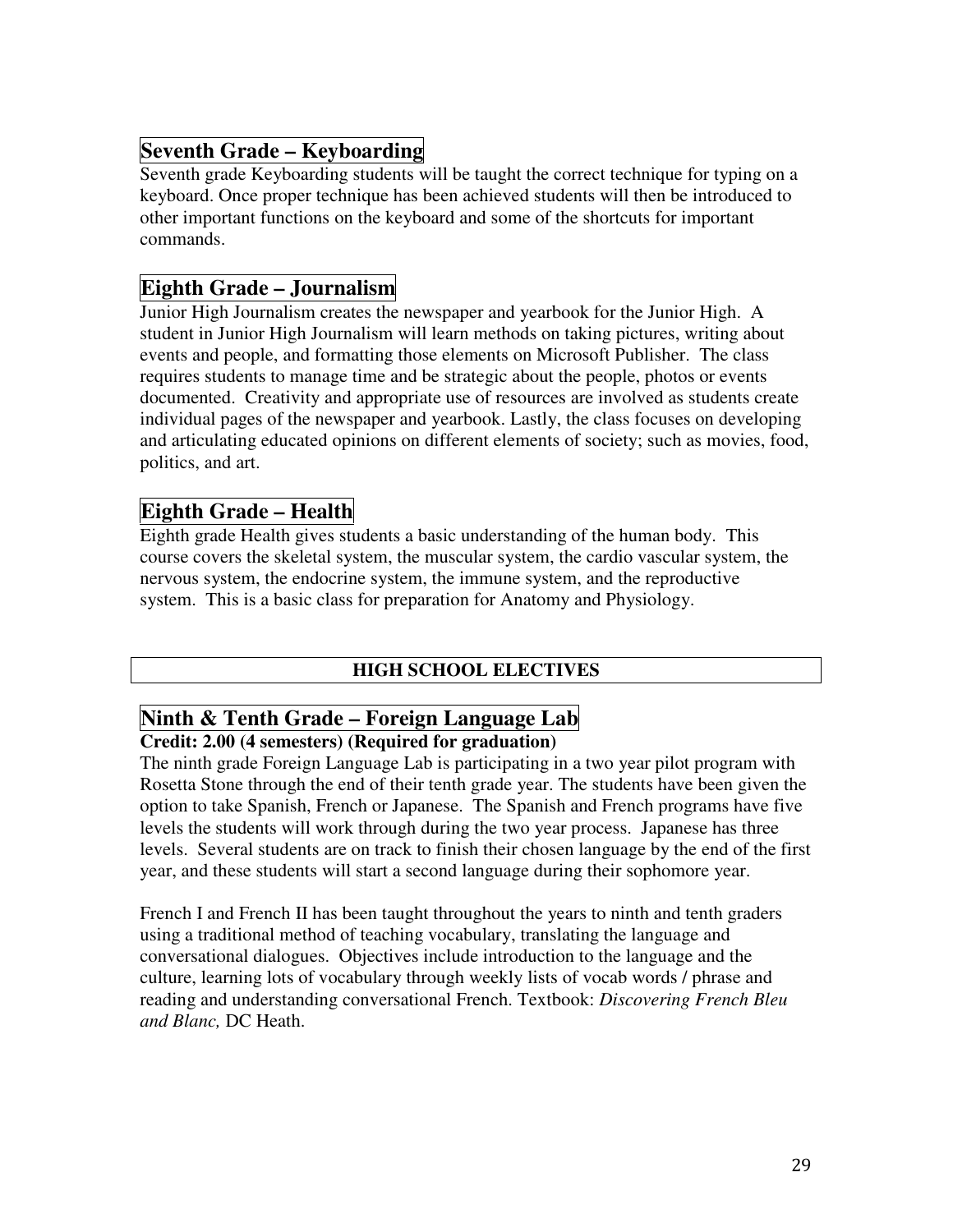# **Ninth & Tenth Grade – Physical Education**

#### **Credit: 1.00 (4 semesters) (Required for graduation)**

The ninth and tenth grade Physical Education class is a course in which the student will be educated from a physical, spiritual, social, emotional, and mental perspective. The physical component may seem obvious, as we focus on health, vigor, improved strength and improved motor skills. However, our PE classroom also provides the excellent opportunity to improve and grow in the other four other areas of total health. Over the four semesters the student will be introduced to a variety of team sports, learn basic sports concepts, and have an opportunity to participate in modified scrimmages as they apply the concepts learned.

## **Ninth Grade – Health & Fitness**

#### **Credit: 0.5 (1 semester) (Required for graduation)**

The ninth grade Personal Health is an elective class that applies the information and knowledge obtained in the  $8<sup>th</sup>$  grade health. The first half of the class covers personal fitness and includes cardiovascular fitness, muscular strength, muscular endurance, agility and flexibility. The second part of the class will cover various recreational activities specific to our location. Activities may include: swimming, tennis, disc golf, and bowling. This class will require the inclusion of 15 hours of outside class work.

# **Ninth Grade – Intro to Agriculture & Landscaping**

#### **Credit: 0.5 (1 semester) (Required for graduation)**

The ninth grade Introduction to Agriculture class is a hands on course that teaches basic principles of horticulture. Students will actively participate in starting and maintaining their own planters and study the growing of plants from seed, clippings or grafting. The course is a semester long. The students will be required to log 15 hours of outside of class time maintaining their planters and class projects.

### **Eleventh Grade – Guidance**

#### **Credit: 1.00 (2 semesters) (Required for graduation)**

The eleventh grade Guidance class is a project based class that helps eleventh grade students explore and plan for life after graduation. During the year, students engage in career and college related activities which are designed to prepare them for college, military enlistment, or the workplace after graduation. This class focuses on helping students develop a sense of awareness of their personal interests, values, skills, and strengths. Students learn effective strategies to help them in their college research, attend college fairs and school presentations from various college admissions officers. Additionally, local professionals are invited throughout the year to speak to CLA students about a variety of unique and interesting career pathways. Students are registered with the College Board organization and use the Big Futures college/career website throughout the year. Students will register and take the PSAT/NMSQT during second quarter and create an SAT study schedule through Khan Academy. Each student is offered free online access to a personalized SAT study plan through Khan Academy which is generated from their PSAT/NMSQT scores. Students also learn about personal essays, paying for college and financial aid, the importance of extracurricular involvement, summer internship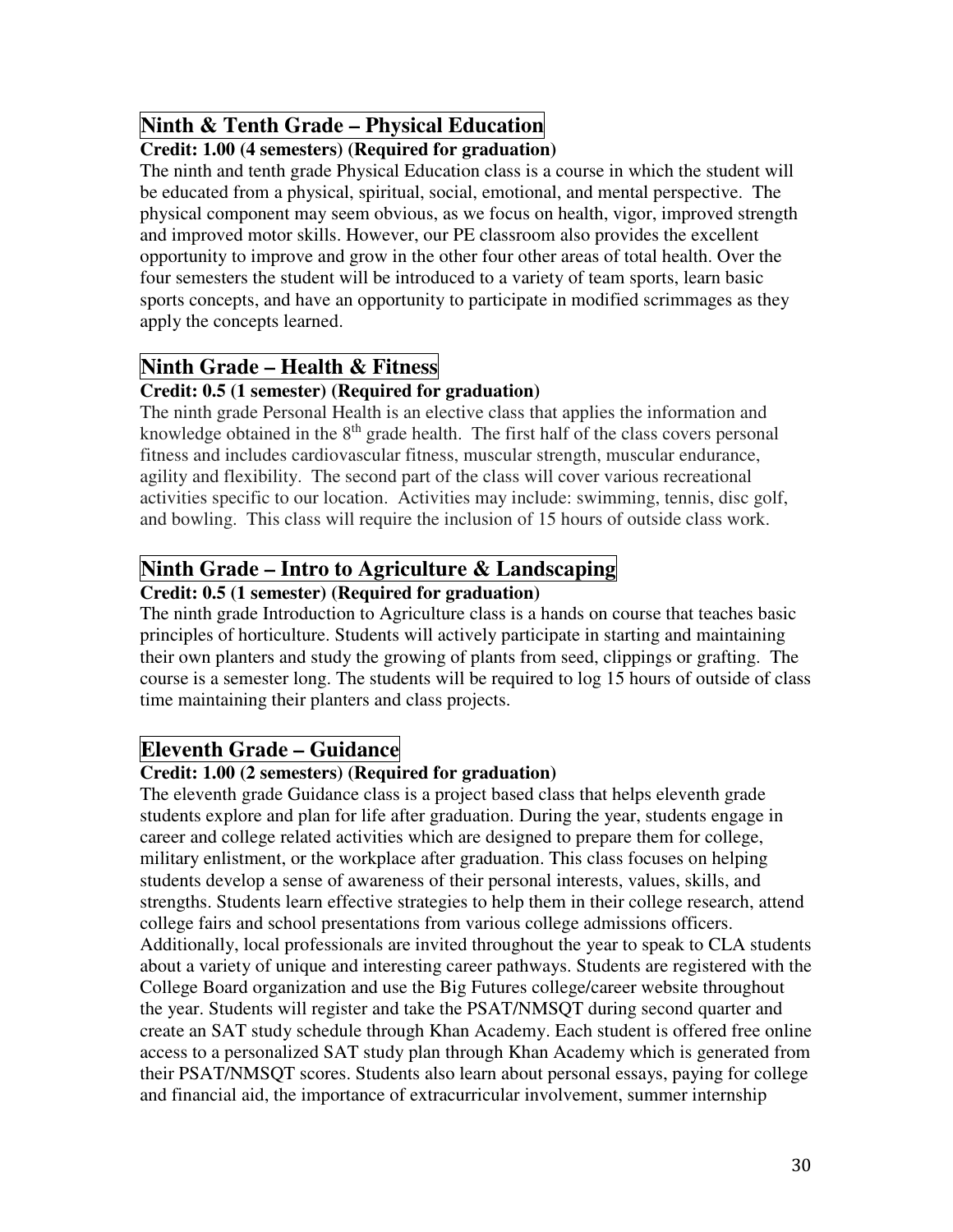options, and more. Planning for Senior Project begins during fourth quarter. Resources: *College Board Big Futures, Roadtrip Nation, College Ed Student's workbook, Khan Academy*

### **Twelfth Grade – Guidance**

#### **Credit: 1.00 (2 semesters) (Required for graduation)**

The twelfth grade Guidance class is a planning class for twelfth grade students designed to align with course work from the prior year. This self-paced course provides students a structured time for independent college research and the completion of college applications and scholarships. All college bound seniors are required to apply to the Hawaii Community Foundation scholarship program as well as attend a mandatory family financial aid night offered through the University of Hawai'i at Hilo. First semester focuses heavily on helping students construct competitive applications while encouraging them to further develop their post-graduation plan. Seniors also attend special college and career presentations by counselors and local professionals. CLA is a member of the "Apply for Four" program, which is designed to help broaden college options for students. Second semester includes a job readiness unit to train students in professional etiquette and the importance of skills development. Students create resumes, cover letters, practice filling out job applications, and complete a mock interview for a job of their choosing. At the end of the year, seniors prepare for graduation and write their senior speech. Additionally, students are given about 8-10 hours of in-class time to work on their Senior Project which is due at the end of April. Resource: *College Board Big Futures, Hawai'i Community Foundation, Purdue Online Writing Lab, Common Application online.* 

## **Eleventh Grade – Computer Apps**

#### **Credit: 0.5 (2 semesters) (Required for graduation)**

The eleventh grade Computer Apps class is a two semester course that will develop students' advanced skills in keyboarding and computer applications. Students will learn how to navigate and produce quality work in Microsoft Office word processing program, equipping them with the skills necessary to succeed in higher education. Additionally, students will learn cloud based productivity applications such as those in Google's G Suite (Docs, Sheets, Slides, Gmail) to gain experience in online work and collaboration. Lastly, students will learn basic website design through Weebly's template designs.

## **High School – Choir**

#### **Credit: 0.5 (8 semesters) (Required for graduation)**

Choir is a required course for all ninth through twelfth grade students. Class meets once a week to learn and practice music which will be performed in a final performance. Throughout the year students will perform 2 to 4 times (Harvest Fair, Christmas, school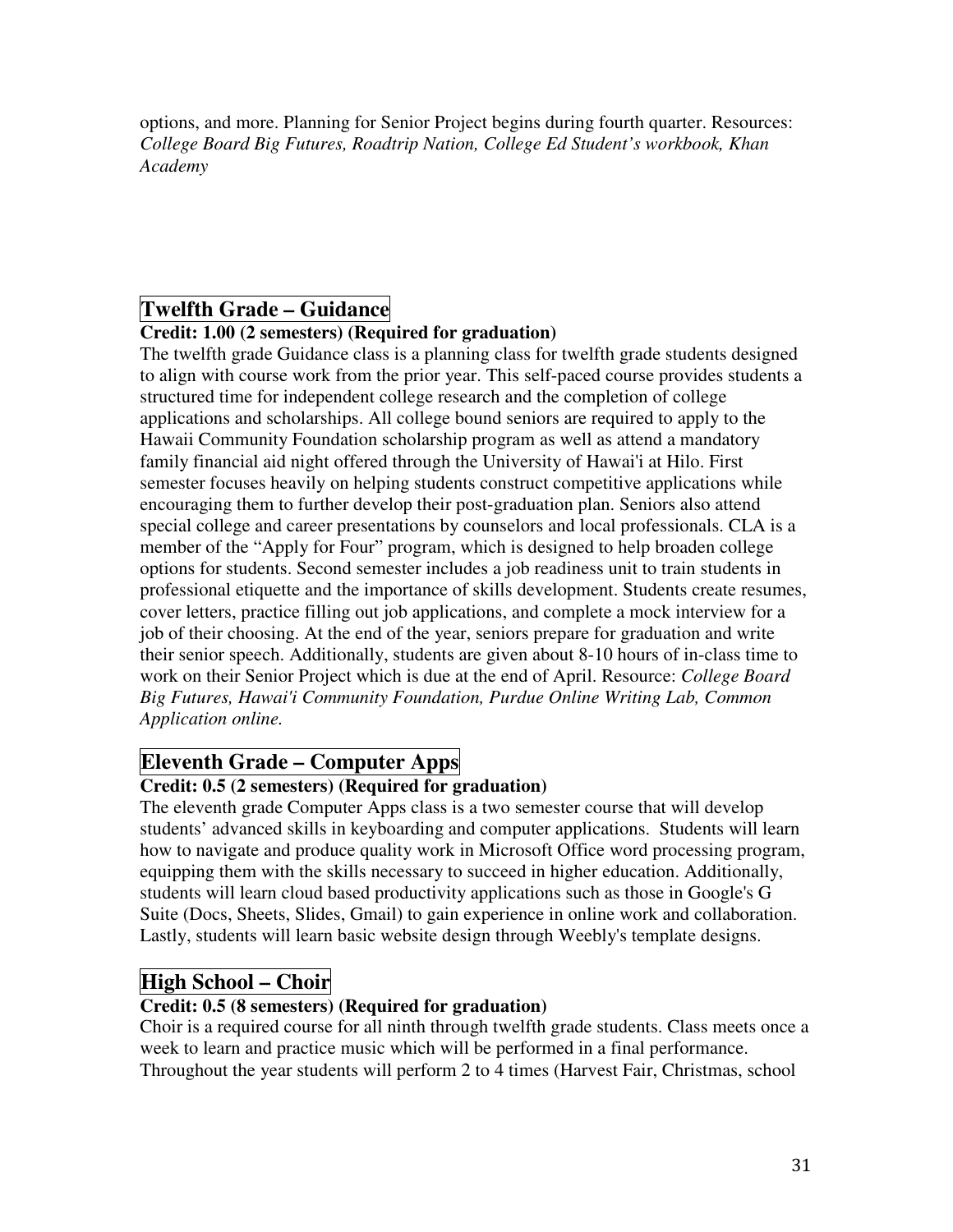play dinner performance, and spring performance). The goals for CLA choir are as follows:

- to learn how to be musically expressive to communicate feelings and ideas through music
- to create live musical experiences, not only as a choir but also individually
- to broaden the student's exposure to various types of musical genre

Grades are earned through class attendance and participation; song memorization and quizzes; Listening Journal cards (4 per quarter); and final performances.

# **Eleventh & Twelfth Grade – Introduction to Education**

### **Credit: 1.00 (4 semesters)**

The eleventh and twelfth grade Introduction to Education class pairs each student with a teacher who will give them hands on opportunities to explore what it takes to be a teacher or work in the field of education. The objective is for the students to learn professional and life skills involved in working with teachers, students, and parents in a school setting. The teachers receive much needed help from our older students, and the students are able to gain experience working within the educational system. Many of our students have decided to become teachers because of this class.

# **Tenth - Twelfth Grade – Nutrition**

### **Credit: 0.5 (2 semesters)**

The tenth through twelfth grade Nutrition course is a course that analyzes current eating habits, evaluates nutritional knowledge, develops plans to correct weak eating habits, analyzes major health issues in America, and studies nutrient rich foods. Students will be expected to keep a dietary journal, plan a weekly diet, and prepare a demonstration of a healthy meal. This class would be excellent for those who wish to improve their personal health or those who wish to pursue a career in health care or food services.

## **Tenth - Twelfth Grade – Video Productions**

### **Credit: 0.5 (2 semesters)**

The tenth through twelfth grade Video Productions class is a hands on class dealing with behind the scenes work of stage and video performances. Students will learn by using DSLR cameras, digital sound recording equipment, and Final Cut Editing program. Students will be involved in storyboarding video productions, prop and set production for video and stage, and post-production work. This class requires outside class time to film on locations around the island.

# **Tenth - Twelfth Grade – Journalism**

### **Credit: 0.5 (2 semesters)**

The tenth through twelfth grade Journalism class is a two semester course that will create the Christian Liberty Upper Campus yearbook. Students will design and edit the yearbook, and populate it with photos and articles that have been collected throughout the school year. In addition to the yearbook production, students also focus on learning and perfecting their journalism skills: writing, interviewing, editing, artistic design, and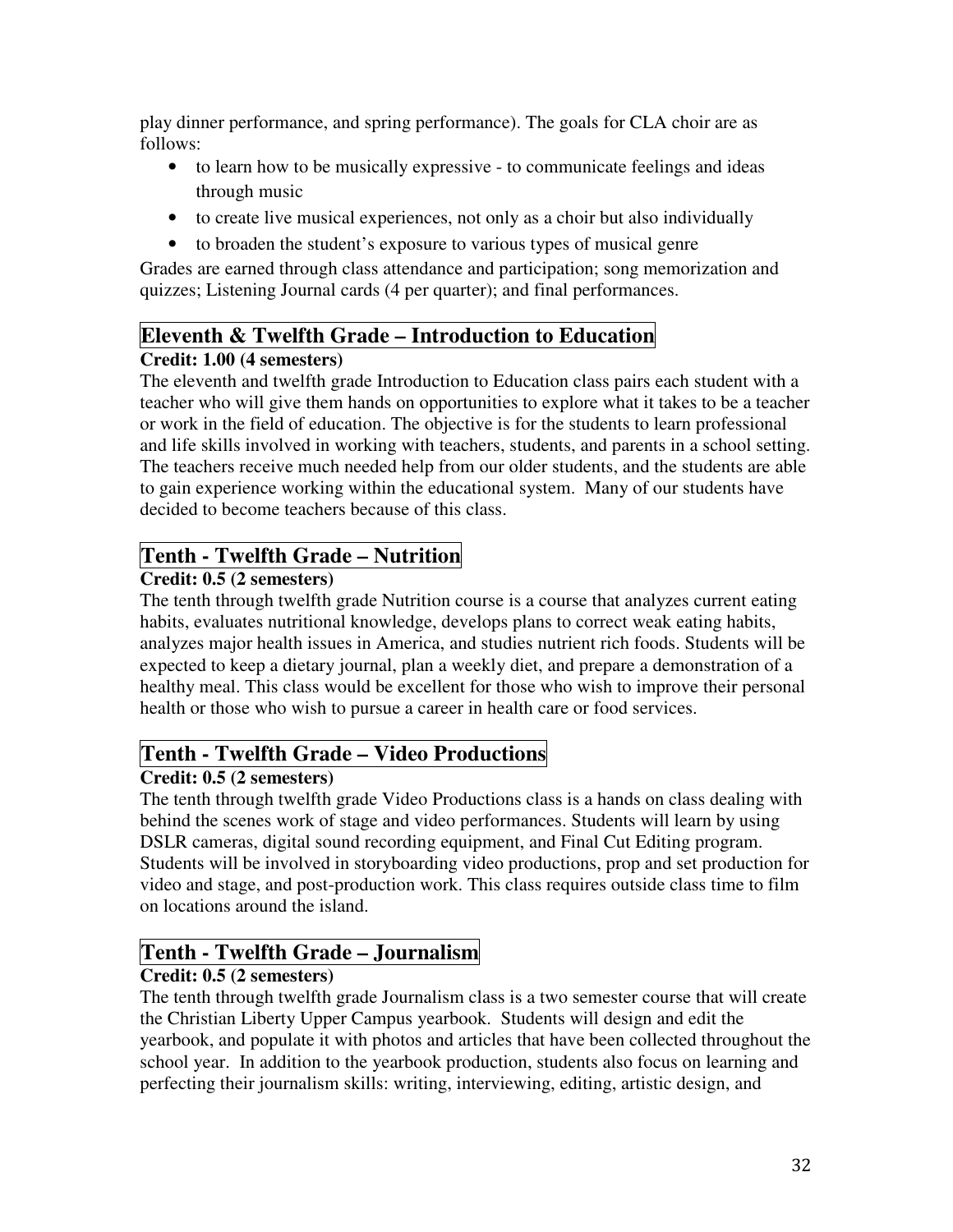photography. Students will build their skills through hands on interactive class learning, lectures and presentations, as well as selective reading.

# **Tenth - Twelfth Grade – Office Administration**

#### **Credit: 0.5 (2 semesters)**

The tenth through twelfth grade Office Administration class is an internship in our school's offices. Students will learn the basics of guest reception, answering phones, distribution of materials, filing, courier type skills, general office skills, and general bookkeeping. There is a possibility that students will change offices at semester.

### **HIGH SCHOOL EXTRA-CURRICULAR ACTIVITIES**

# **Chapel**

The purpose of Chapel is to give the students the opportunity to corporately worship God. We present the gospel, the teaching of Jesus and challenges to living a holy life in relevant methods. We also give the opportunity for students to use their gifts (preaching, singing, playing, performing) to inspire others to live for Christ.

# Drama Club

The Drama Club is open to all high school students and meets on a scheduled basis during the academic year. A student joins the club when they sign up to be in the annual spring production. All video production class members are automatically a member of the Drama Club. Membership is by yearly contract signed by both student and parent. Students involved in the Drama Club make up the cast and crew of the spring production which is a feature length presentation. All productions are done in a plidio format, (video and stage), therefore students will be scheduled to film at different locations around the island and participate in stage rehearsal.

## **Environmental Club**

The Environmental Club is an extracurricular opportunity open to all high school students. This club is designed to expose students to ecologically and culturally unique places on the Big Island, teach students how to identify natural elements in the Hawaiian landscape including plant and animal life, and cultivate an appreciation for the outdoors while practicing *m*ā*lama ka '*ā*ina.* Students join with local conservation organizations to complete various types of service-learning activities. One of the main goals of the club is to train young people to be leaders in building a culture of environmental stewardship at CLA and beyond. Many club outings involve hikes all over the island. Past activities include hiking at Kiholo Bay, forest restoration at Keaohana Forest Reserve in Puna, native seedling plantings on Mauna Kea, fishpond restoration in Keaukaha, and marine debris removal at Kamilo Point in Ka'u. Environmental Club is a member of the Sierra Club High School Hikers Program and Student Energy Ambassadors for Change Program through Blue Planet Foundation. All students are encouraged to participate.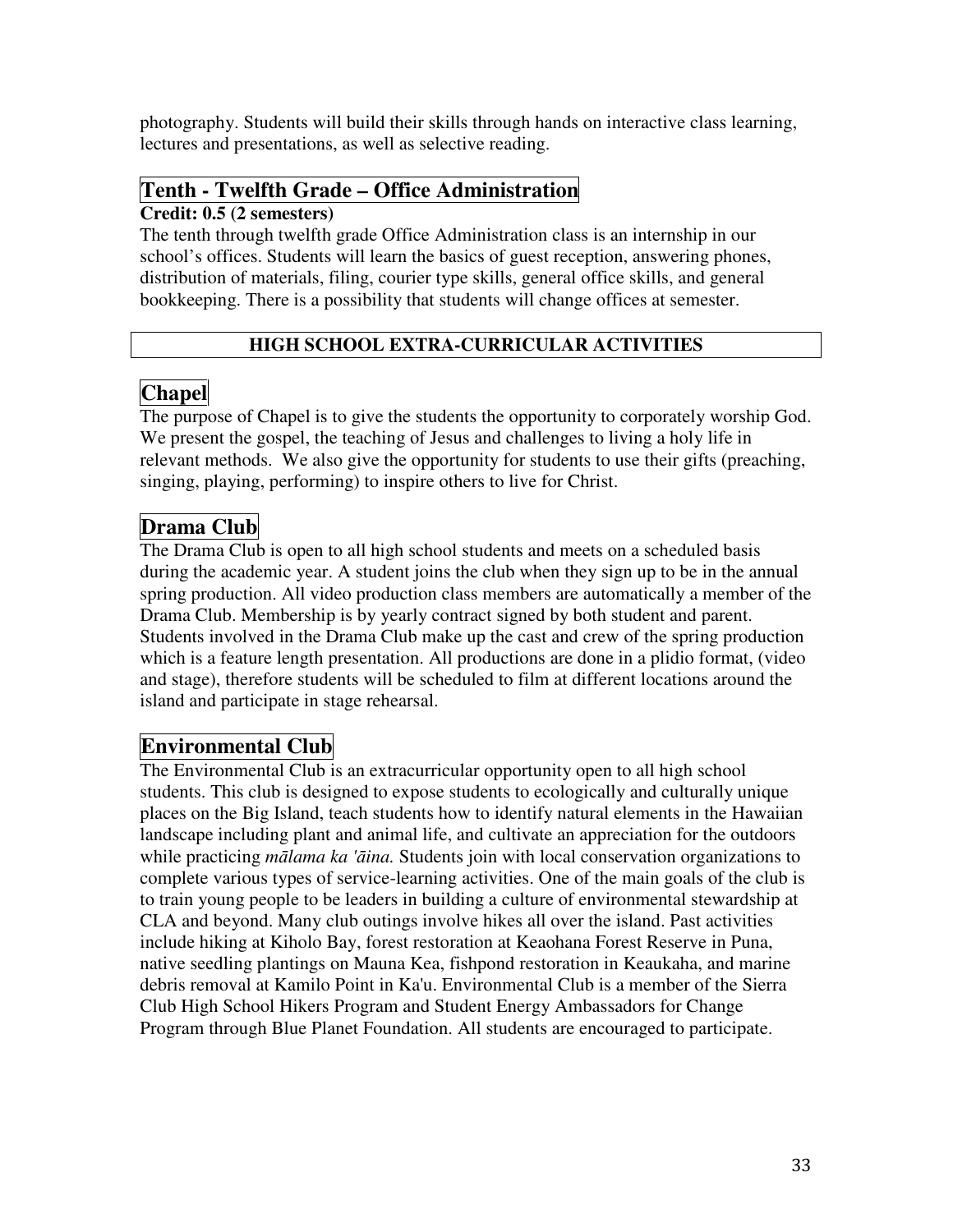## **Student Activity Council**

SAC is a partial credit course achieved by peer election. Students who are a part of SAC work to provide extra student focused activities such as homecoming, star parties, event nights, Thanksgiving lunch and games, Canefire 500 field activities, Harvest Fair games, and many more. SAC also runs all sports concessions, works on an annual school improvement project, and helps bring organization to each grade during school functions. The goal of SAC is to provide an opportunity for students to make a positive impact in the school as well as develop their leadership ability.

# **SG2**

SG<sup>2</sup> is an acronym for **S**tudents **G**enuinely **S**eeking **G**od. This program offers any ninth through twelfth grade student an opportunity to meet once a week during lunch to share their personal walk with Christ. The goal of the meetings are as follows: encouraging personal growth in Jesus Christ; providing weekly accountability for daily growth; creating an opportunity to share lessons learned, prayer requests, and personal challenges with peers; and preparing for chapel presentations which allow them to be a witness to the student body. On occasion,  $SG<sup>2</sup>$  members may also be involved in service or outreach opportunities. Eleventh and twelfth grade members usually attend the Junior High spiritual retreat and act as junior counselors and retreat helpers.

## **High School Retreats**

A socially-focused, themed, multi day retreat offered to teach students biblical principles and encourage them in their personal faith in Jesus Christ. Retreats are specifically designed for Intermediate School, (sixth through eighth grade), and involve an overnight camping adventure. Our ninth through twelfth graders experience a two-night camping adventure. Activities include chapel times, team-building activities, competitive games, and free time activities. The retreats take place at CLA's summer camping property in Kapoho called "Camp Kaphoiki".

### **Biennial Historical Tour to the East Coast**

The Historical Tour is a student funded twelve day trip to the East Coast for current eleventh and twelfth grade CLA students only. The trip is designed to be a survey trip of important colonial sites as well as current U.S. government locations. On the trip, the students will visit Williamsburg, Jamestown, Washington, D.C., Philadelphia, Boston and New York City. The students will visit museums, Colonial & Native American villages, The U.S. Capitol, historical monuments in Washington, The White House, Smithsonian, National Cathedral, Constitution Center, Liberty Bell, Carpenters Hall, Empire State Building, 9/11 Memorial, Statute of Liberty and many more historical and cultural venues. The students will also attend concerts, a Broadway Musical, and professional and collegiate sporting events. Students may earn a  $\frac{1}{2}$  high school credit by completing the trip syllabus after returning from the trip.